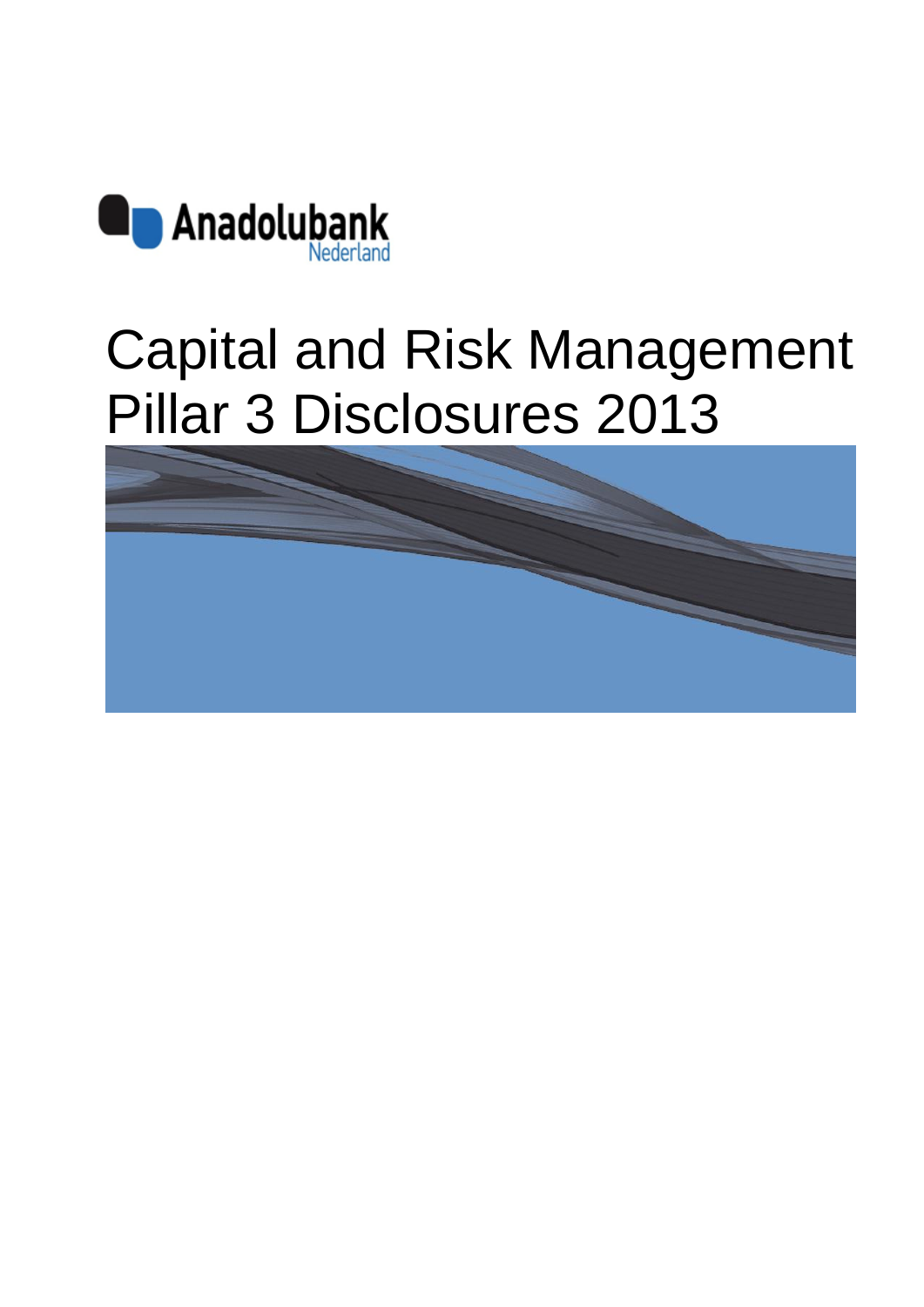### **Contents**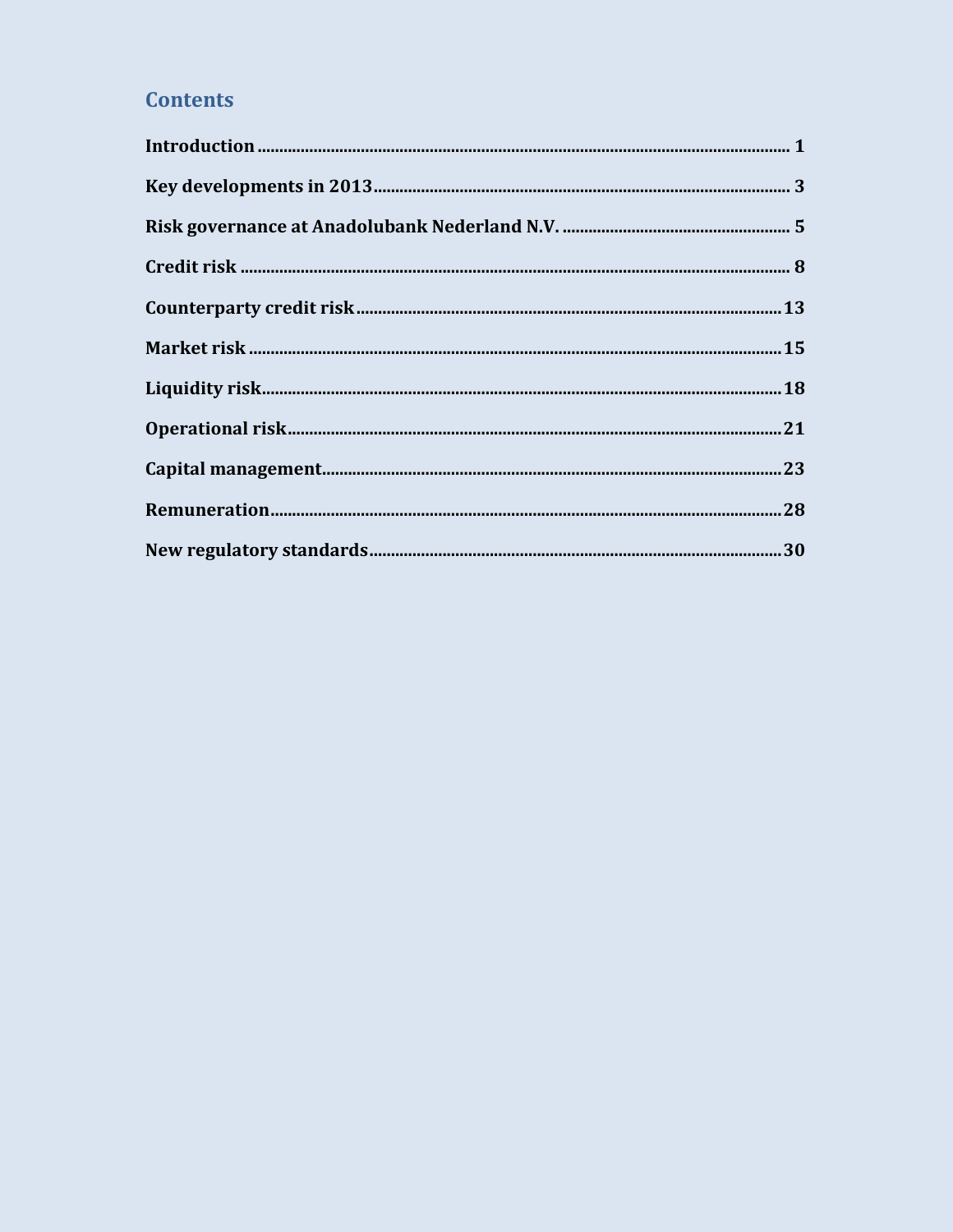## <span id="page-2-0"></span>Introduction

According to the Basel committee the purpose of Pillar  $3$  — market discipline is to complement the minimum capital requirements (Pillar 1) and the supervisory review process (Pillar 2). Anadolubank Nederland N.V.'s Capital Adequacy and Risk Management (Pillar 3) Report encloses information that enables an assessment of the risk profile and capital adequacy of Anadolubank Nederland N.V. This publication fulfils the requirements of the Basel II framework, as agreed in the Capital Requirements Directive III (CRD III). The CRD is legally required by Dutch law under the Financial Supervision Act (Wet op Het Financieel Toezicht (Wft)). This document contains the Pillar 3 disclosures of Anadolubank Nederland N.V (hereafter referred to as Anadolubank or the "Bank") as at 31 December 2013 and should be read in conjunction with the annual report of the Bank.

The CRD III is based on the Basel II framework, which contains three pillars:

#### **Capital adequacy regulations**

The current capital adequacy regulations (Basel II) came into force on 1 January 2007. The Basel II regulations are built on three pillars:

- Pillar 1: Minimum requirements for capital adequacy
- Pillar 2: Assessment of overall capital adequacy (ICAAP), liquidity adequacy (ILAAP) and supervisory review and evaluation (SREP)
- Pillar 3: Requirements for disclosure of financial information

**Pillar 1** covers the regulatory minimum requirements for capital. The overall basis of calculation is the sum of capital needs for credit risk, market risk and operational risk. Pillar 1 allows banks to apply alternative methods of calculation. Some of these methods require prior approval from the De Nederlandsche Bank/Dutch Central Bank (DNB). Anadolubank applies the following methods for measuring minimum capital requirement under Basel II.

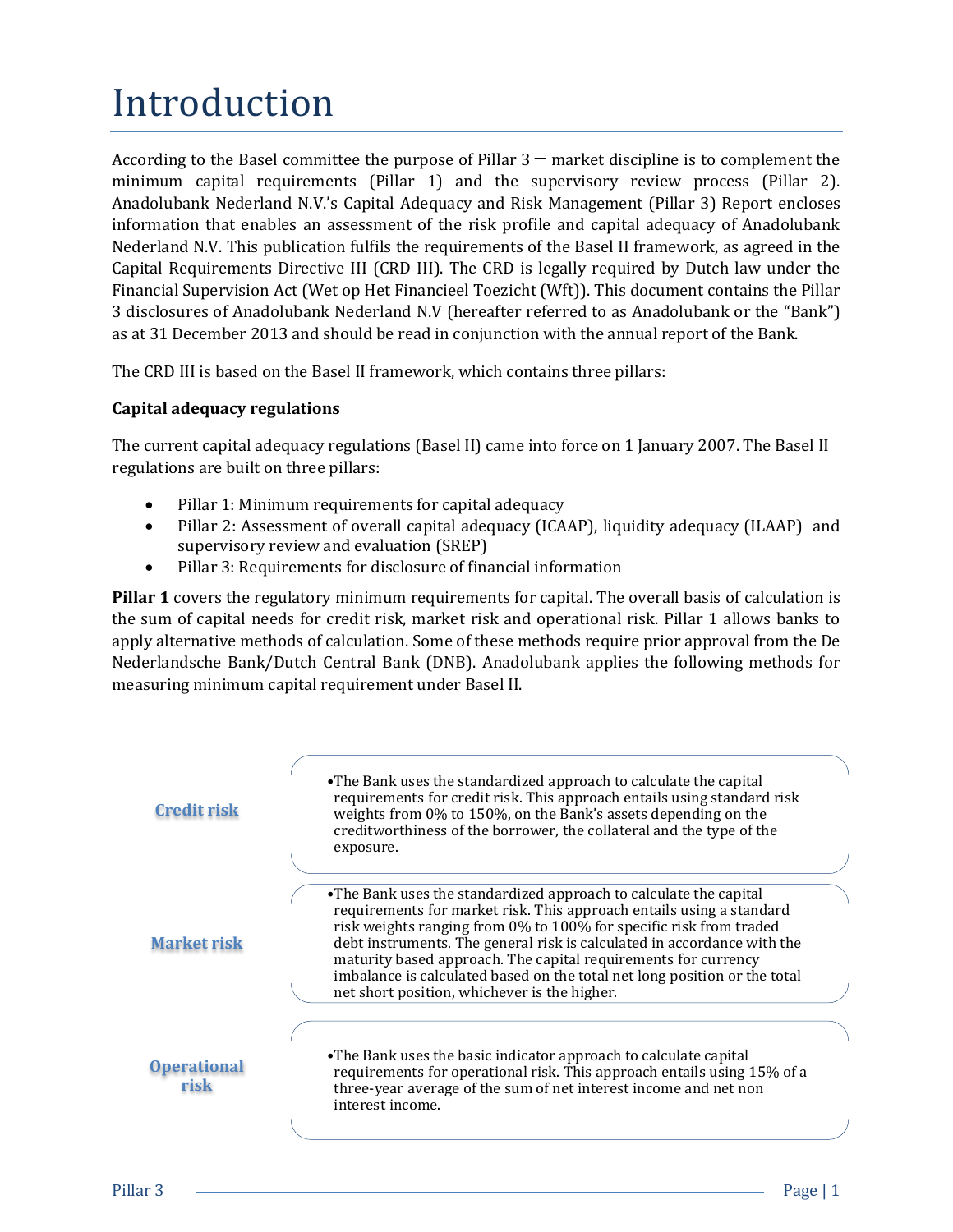**Pillar 2** defines the requirements for the Banks' own processes for assessing risk and capital adequacy situation through Internal Capital Adequacy Assessment Process (ICAAP). Pillar 2 also provides guidelines for the supervisory review and evaluation. Since 2012, DNB also analyses the Internal Liquidity Adequacy Assessment Process (ILAAP).

**Pillar 3** defines the requirements for the disclosure of financial information. The purpose of the requirements for disclosure of financial information is to ensure that market participants can evaluate the institutions' risk levels in different areas, their management and control of risks as well as the institution's level of capitalization.

#### **Verification**

Whilst the Pillar 3 Disclosures 2013 are not required to be externally audited, the document has been verified internally in accordance with the Bank's its financial reporting and governance processes. Controls comparable to those for the Annual Report and Accounts 2013 have been applied to confirm with International Financial Reporting Standards (IFRS) as adopted by the European Union (EU) and in accordance with the legal requirements for the annual accounts of Banks contained in Part 9, Book 2 of the Netherlands Civil Code. The Pillar 3 disclosures are prepared for the Bank on solo basis. The Annual Report 2013 contains more detailed information on the accounting policies used by the Bank.

#### **Frequency**

The Bank started to publish comprehensive Pillar 3 disclosures annually on the Bank's website [\(www.anadolubank.nl\)](http://www.anadolubank.nl/) since June 2014 based on 31 December 2013 figures, consecutively with the release of the Annual Report and Accounts 2013. The Bank's annual reports and management statements include relevant summarized regulatory capital information complementing the financial and risk information presented there.

#### **Functional and presentation of currency**

The financial statements are presented in Euros, which is the Bank's functional and presentation currency and all values are rounded to the nearest thousand Euro unless otherwise is stated.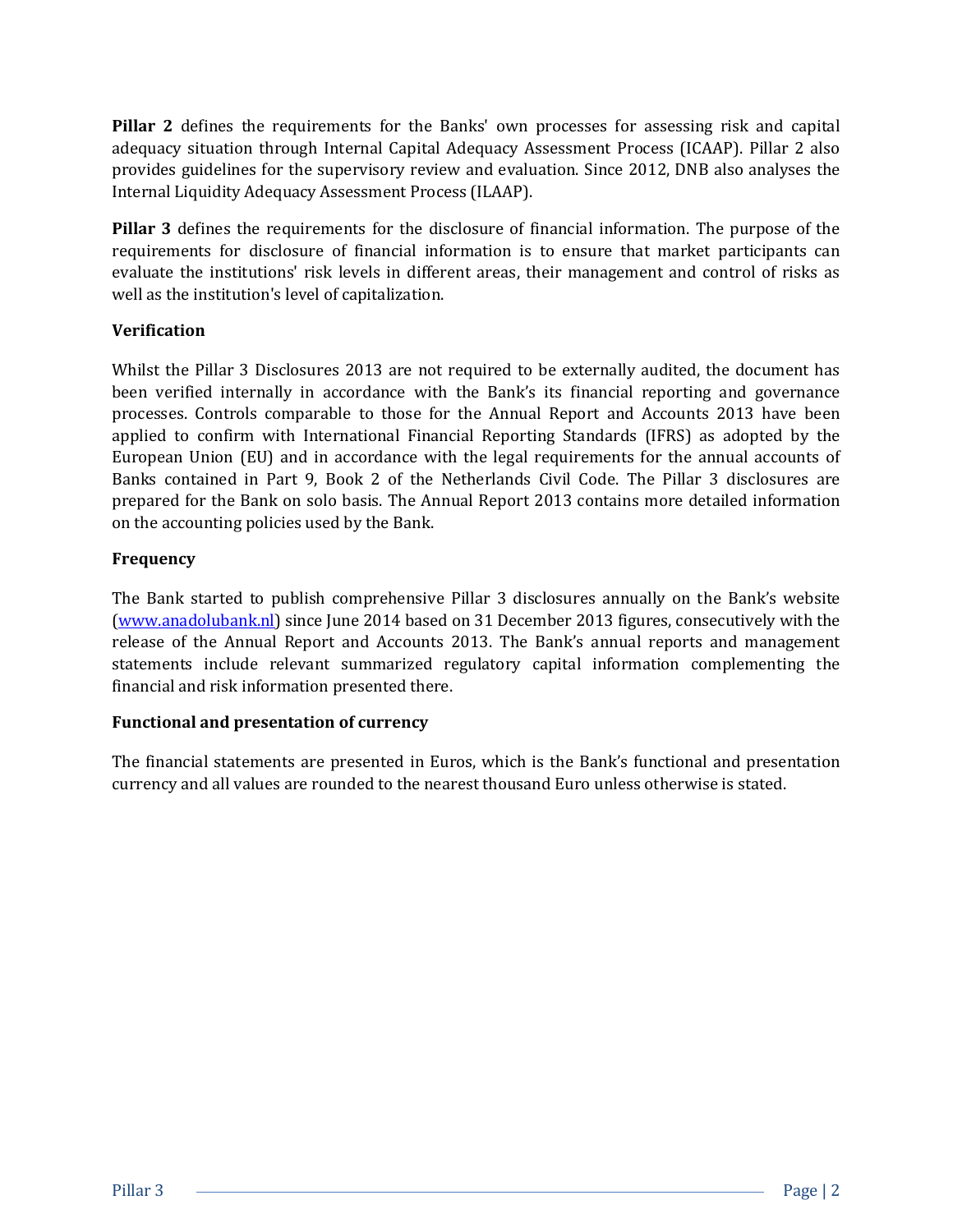## <span id="page-4-0"></span>Key developments in 2013

The Bank needs to keep sufficient capital to cover all risks taken over a foreseeable future. The Bank strives to be efficient in its use of capital through active management of the balance sheet with respect to different asset, liability and risk categories. Bank's goal is to enhance returns to shareholders while maintaining a prudent risk and return relationship.

This chapter describes the main findings in relation to areas of improvement in the field of administrative organization and internal control identified by internal reviews of the business units, audits conducted by the internal audit department and/ or the external auditor and audits by the regulator. The Management Board dedicated particular attention to these items of improvement in 2013.

#### **Developments in the Bank**

#### **Governance structure**

In 2013, the Bank's corporate governance and compliance structure has been significantly enhanced, as explained in the Supervisory Board and the Management Board section of the Bank's "Annual Report 2013" (page 12).

Anadolubank Nederland N.V. dedicated extremely in the further improvement of its internal controls in 2013, including documentation of the entire governance framework. Detailed governance documents were also prepared for particular elements, which have strengthened the structure of the organization. Management of the governance framework is the responsibility of the Management Board.

#### **Risk management**

The risk management structure was reorganized in 2013. The Management Board paid close attention in 2013 to improve the risk management organization and increase risk transparency. Working with external advisors, Zanders and E&Y, the Bank developed a new structure which clearly defines risk management responsibilities, reporting and escalation lines in the new organization. In this framework, the Bank was in constructive dialogue with DNB in relation to the supervision areas such as ILAAP, ICAAP, Recovery Plan and DNB's thematic examinations including prudential reporting, information technology security, internal audit and compliance. Bank had positive response in these examinations, while some areas of improvement recommended by DNB have been carry out accordingly.

#### **Risk appetite**

The 'Risk Assessment of Anadolubank Nederland N.V.' is prepared according to 'Principles for An Effective Risk Appetite Framework, Financial Stability Board's (FSB's)'. The Bank further developed its risk dashboard in 2013. Early warning and other indicators have been formulated to improve the timely monitoring of potential breaches of the established risk appetite. This enables the organization to make the necessary adjustments when needed. The risk categories of the Bank uses for management have also been redefined.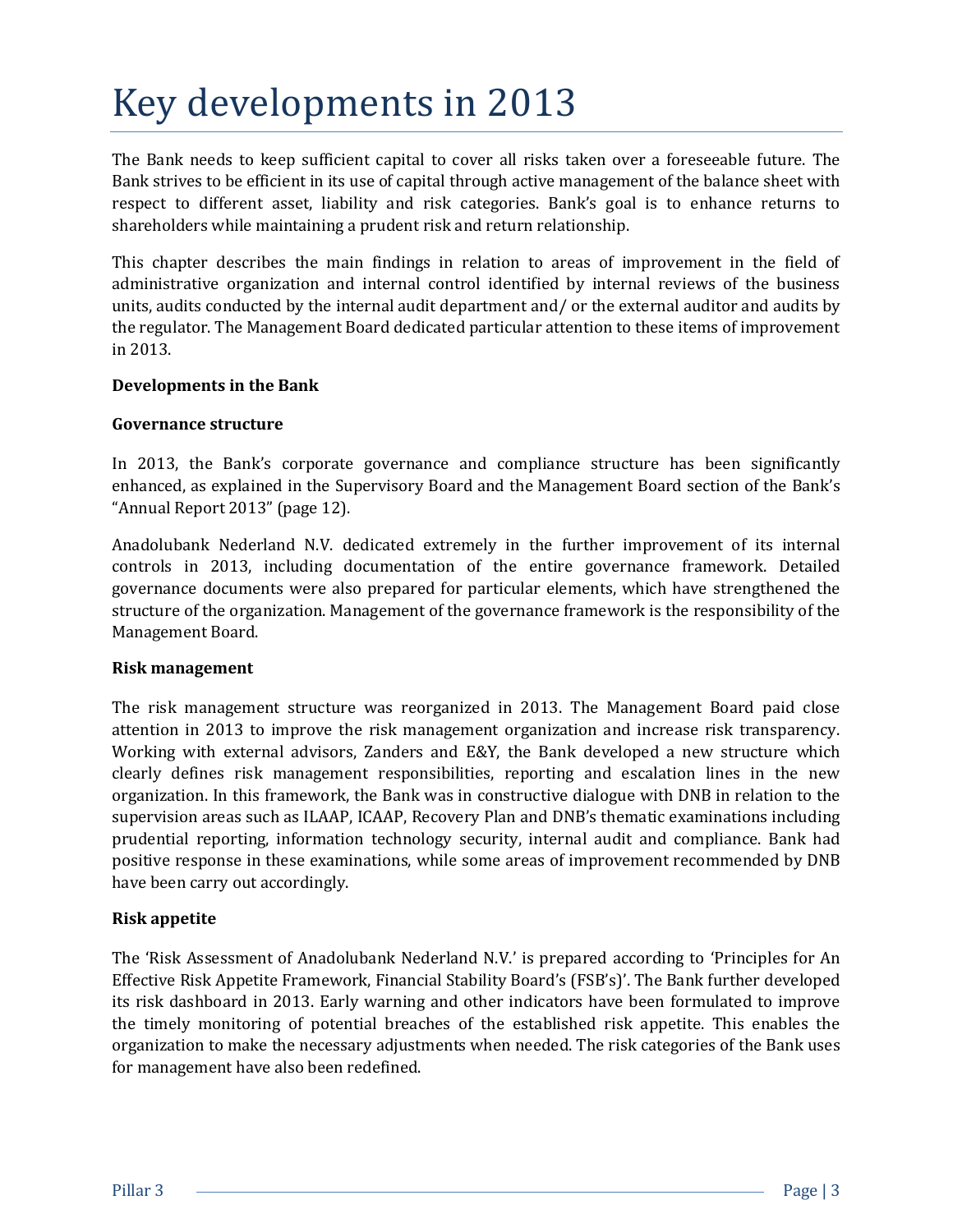#### **Business Continuity Management**

The Bank has developed a comprehensive bank-wide business continuity plan, which covers the continuity of all key aspects of Bank's operations. The plan outlines the processes, procedures and people necessary to recover and continue critical business processes in the event of a service interruption or major disaster. These plans are all tested on a yearly basis.

#### **Recovery Plan**

Like all medium-sized financial institutions in the Netherlands, the Bank also carried out a financial recovery plan which describes recovery options represent a well-diversified set of options in a financial or other crisis. The Bank's Recovery Plan framework is embedded in its business-as-usual operations, and is built on existing governance, frameworks, processes and plans. In this way one can regard it as a continuum of the ICAAP and ILAAP plans that include measures and strategic considerations to ensure the Bank's readiness to tackle crises on its own strength. Supervisory Board reviewed and approved the Bank's Recovery Plan that was developed and improved by the MB in close consultation with DNB throughout 2013 and 2014. DNB has opinion that Anadolubank Nederland N.V. has adequately addressed DNB's remarks and the Bank's Recovery Plan is meeting the requirements of DNB.

#### **Information Technology**

Since the business activities of the Bank depend on IT through payment system (self and agency) or administration systems, a significant proportion of the operational risk concerns IT risk. IT risks can therefore indirectly pose a threat to bank's financial position and result. To reduce this risk, a large number of control measures have been implemented in the following areas: organization and policy, security management, incident and problem management, testing, change and configuration management and continuity. The banking system coded by the IT teams of the parent bank is being developed continuously according to changing needs and scales. Still there are many projects which are in testing process yet to be taken to production environment.

#### **Compliance function**

During the last year, the Bank continuously has internal and external projects running to ensure that it can continue to comply with changing legislation and regulation. The Bank devoted much attention to this area in 2013. Many of the changes to the internal organization have now been realized. Legislation and regulation in the financial sector continued to be subject to rapid change and increasing complexity in 2013. Compliance, Risk and Internal Audit departments have been strengthened accordingly. There has also been significant investment in systems in order to ensure the ethical business operations and controlled conduct of our business.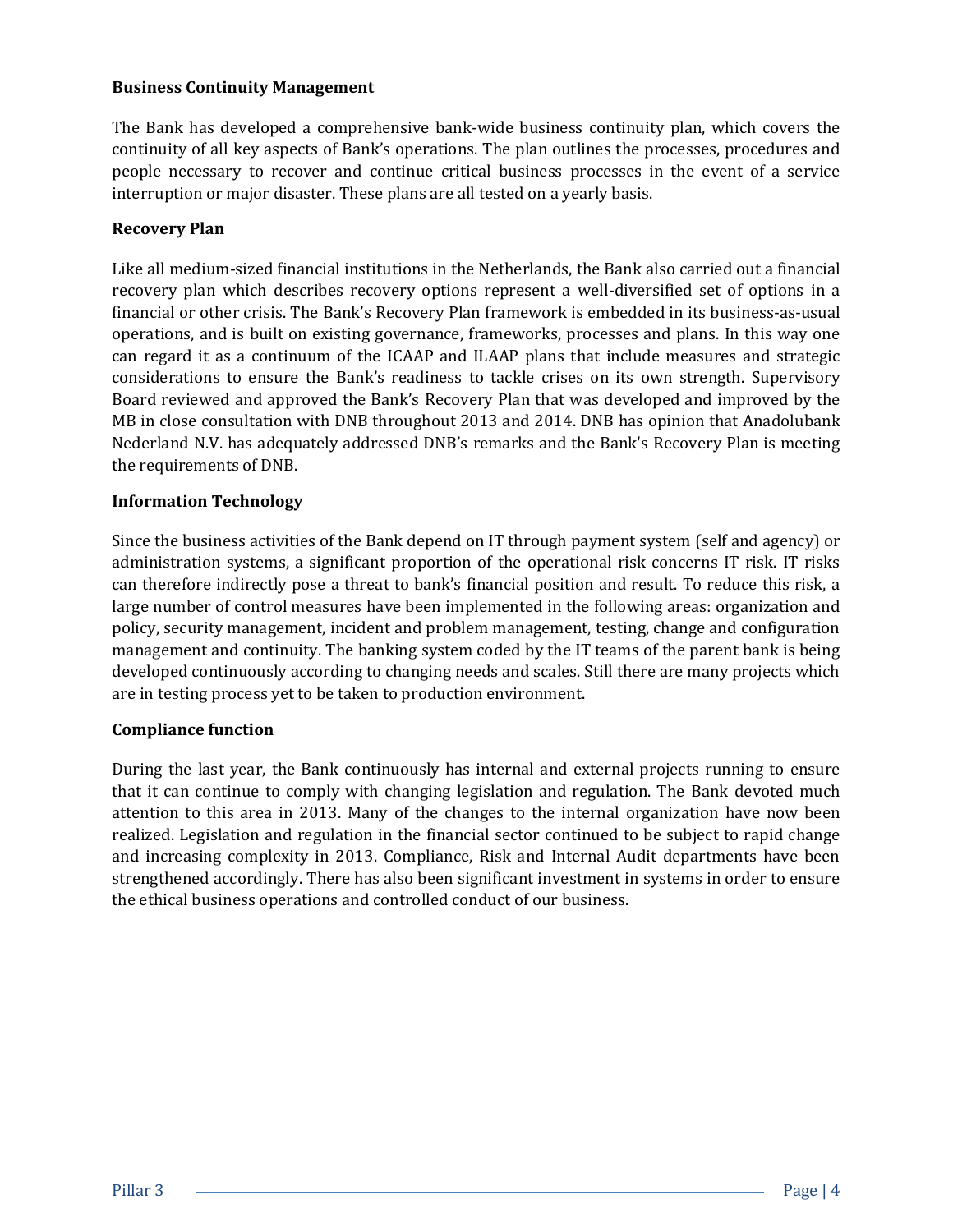## <span id="page-6-0"></span>Risk governance at Anadolubank Nederland N.V.

All significant risks within the institution arise from operations of the Bank. To achieve sound governance, risk management principles are designed, the risk appetite statement, ICAAP and other risk related documents are approved by the Supervisory Board.

#### **Risk and capital management**

To ensure effective and appropriate process for risk management, internal control and capital management, the Bank applies a framework of 10 principles:

#### **Strategic targets**

Risk and capital management is based on strategic targets which are included in the Bank's business plan and yearly budget.

#### **Organizational culture**

In the process of risk and capital management, organizational culture is the foundation upon which the other elements are based. The organizational culture includes, management style and people in the organization with their individual characteristics, such as integrity, ethical values and attitudes. A clear set of values and ethical guidelines that should be well known throughout the organization, shall be in place.

#### **Organization**

The Bank has two tier management systems, the Management Board (MB) that is responsible for the day-to-day running of the Bank and the Supervisory Board (SB) is responsible for the supervision of the Bank. The Bank Supervisory and Management Boards have set policy-level standards in accordance with the regulations of the Dutch Central Bank and the guidelines published by the Basel Committee and the European Banking Authority.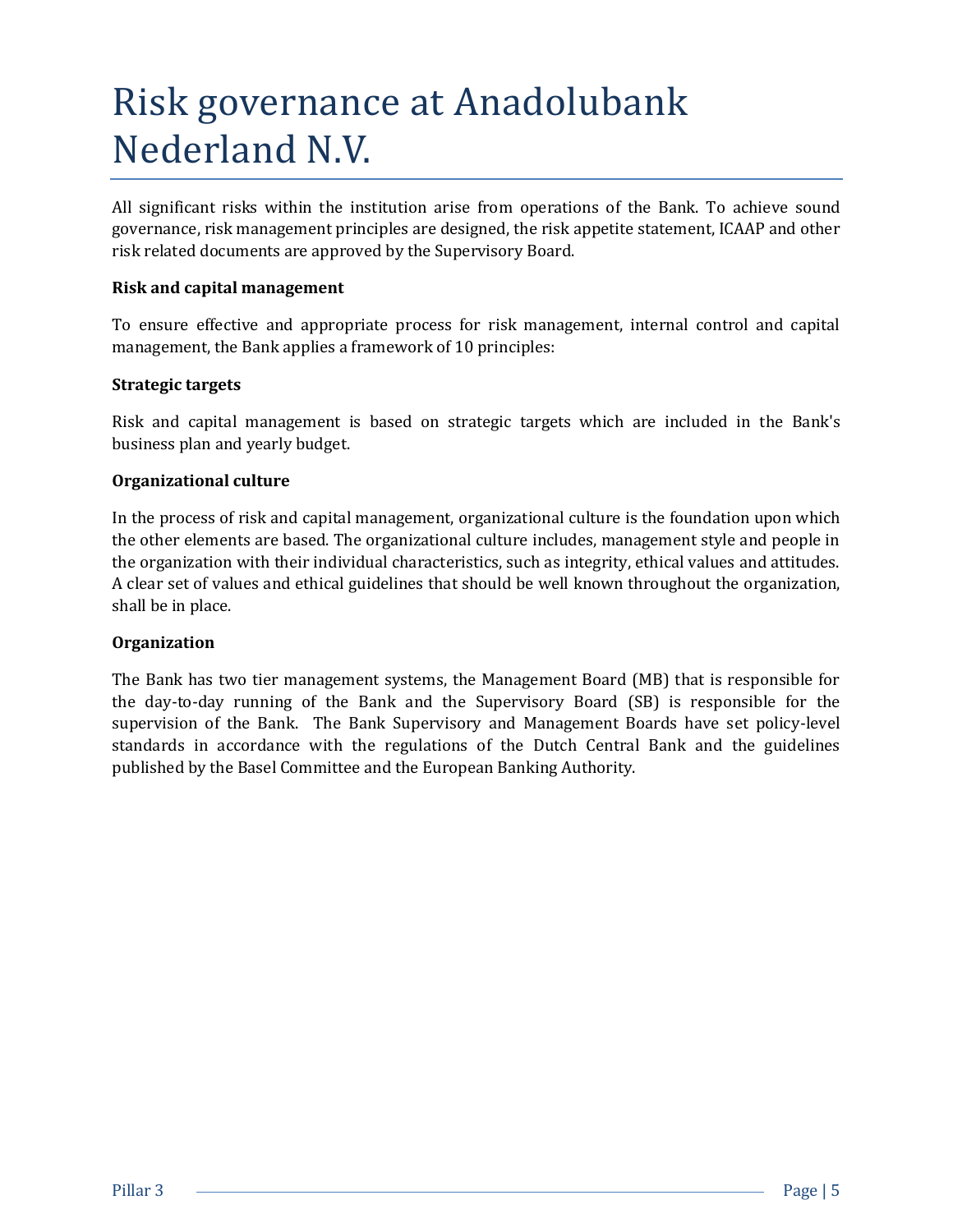The table below shows the organization chart.



**The responsibility for the Bank's risk management is distributed as follows:**

The risk management in the Bank is based on the three lines of defense principles for segregation of duties. With business units assuming the first line of defense function, the Risk Management Department and the Credit Risk Management Department, along with the Compliance Department form the second line of defense. Those departments support the business units in their decisionmaking, but have also appropriate independence and countervailing power to avoid risk concentrations. The Internal Audit Department, as the third line of defense, oversees and assesses the functioning and effectiveness of the first two lines.

Within Anadolubank, several committees (including Boards) have a role in managing and maintaining ICAAP, ILAAP and Recovery Plan. This concerns the Supervisory Board, the Management Board and the Asset & Liability Committee (ALCO).

In general, management of ICAAP is done by the Management Board, whereas the Supervisory Board ratifies and reviews their proposals and decisions.

#### **Risk identification**

Risk identification is part of strategy and budget process. The risks are identified and analyzed with respect to possible adverse events. Credit, market, operational, concentration, country, interest rate, organizational and IT risks shall be measured in terms of the need for capital requirement. These measurements will be based on generally accepted and adequate methods.

#### **Risk analysis and stress tests**

The risk analysis will form the basis for how the Bank understands and manages risks. All major risk categories will be assigned with a risk profile as part of the Bank's ICAAP and ILAAP. Stress test is an important tool for analyzing impact of negative events on the Bank's financial performance, balance sheet, capital and liquidity adequacy. Both the single factor stress tests and scenario analyses are used to expose the Bank in a series of negative macroeconomic events during a three year period.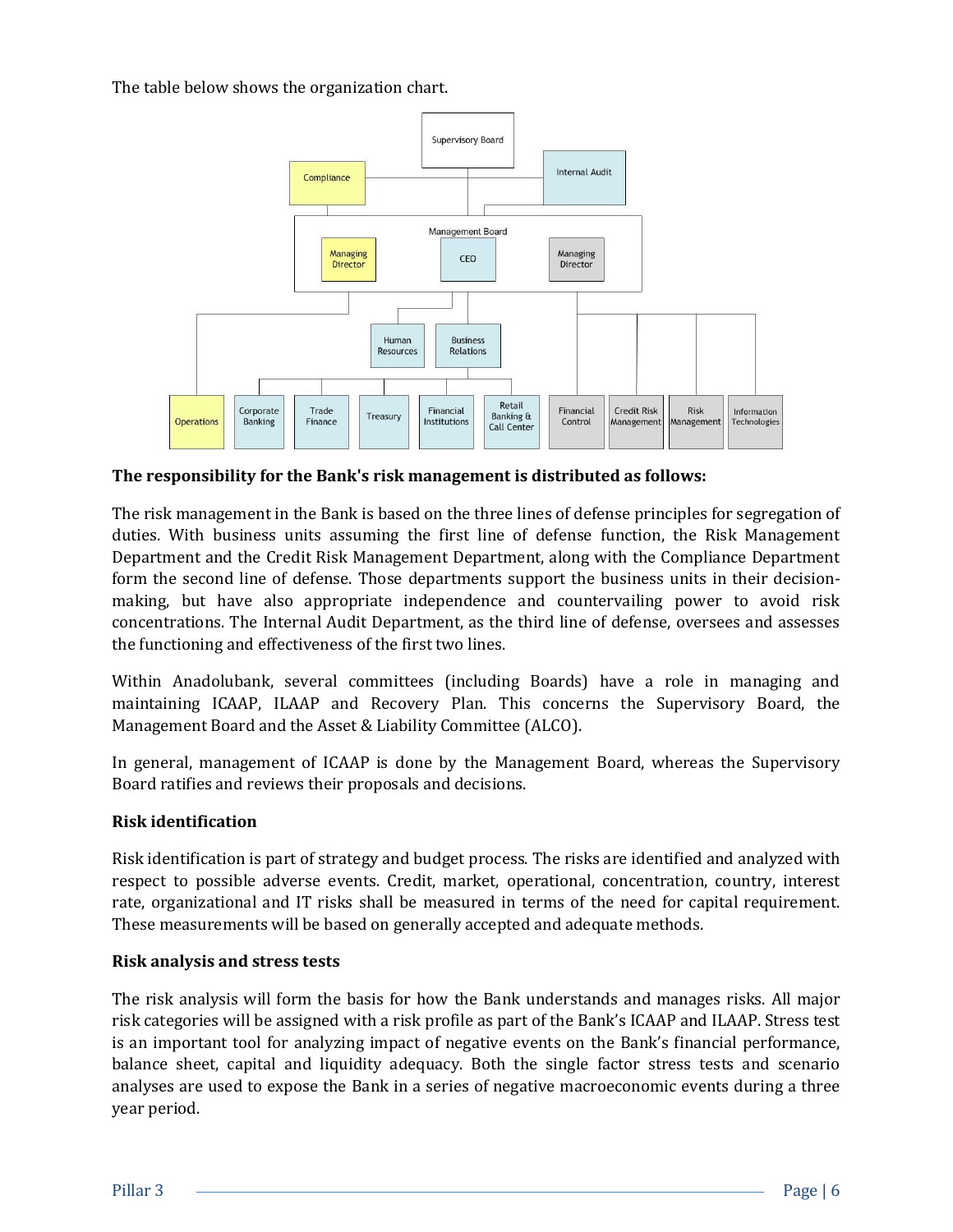#### **Risk strategies**

Risk strategies are the Management Board's instrument to determine the risk profile (ICAAP and ILAAP) and its return targets. Risk strategies shall ensure that the Bank manages risks in line with approved risk profile. Risk strategies are based on the Bank's strategic target and are revised at least annually. The Bank sets risk strategies through high-level strategy, credit strategy and financial and liquidity strategy. The Management Board defines the Bank's risk profile by establishing risk-based frameworks and targets for the individual areas.

#### **Risk and capital management**

Sound risk management is an important instrument to achieve the Bank's goals, and the aim of risk management in the Bank is to be an integrated part of its planning, strategy and decision-making processes. The Bank shall have a capital management process that ensures:

- An effective capital acquisition and optimal capital usage in relation to the Bank's strategic target and business strategies;
- A satisfactory capital adequacy based on chosen risk profile;
- Utilizing growth opportunities in the Bank's defined market.

#### **Reporting, monitoring and surveillance**

All managers and employees are responsible for the ongoing management of risk in their own areas. The Risk Management Department performs independent assessment of the overall risk exposure and trends through periodic reports to the SB and MB through ICAAP and ILAAP.

#### **Contingency plans**

Contingency plans (Business Continuity Plan (BCP), Contingency Funding Plan (CFP) and Recovery Plan (RP)) have been prepared addressing the Bank's operational, capital and liquidity situation under unforeseen events/crises.

- Business Continuity Plan tests organized annually for unforeseen events/disaster scenarios. The plan outlines the processes, procedures and people necessary to recover and continue critical business processes in the event of a service interruption or major disaster.
- The Contingency Funding Plan, which is activated in case of a liquidity crisis.
- The Bank developed a robust Recovery Plan that has been set-up to comply with the requirements set by both the Dutch Central Bank and the Financial Stability Board. The Bank prepared a comprehensive recovery planning process to enhance the bank's readiness and decisiveness to tackle financial crises on its own strength.

#### **Compliance**

There are established processes to ensure compliance with current laws and regulations, industry standards and internal guidelines.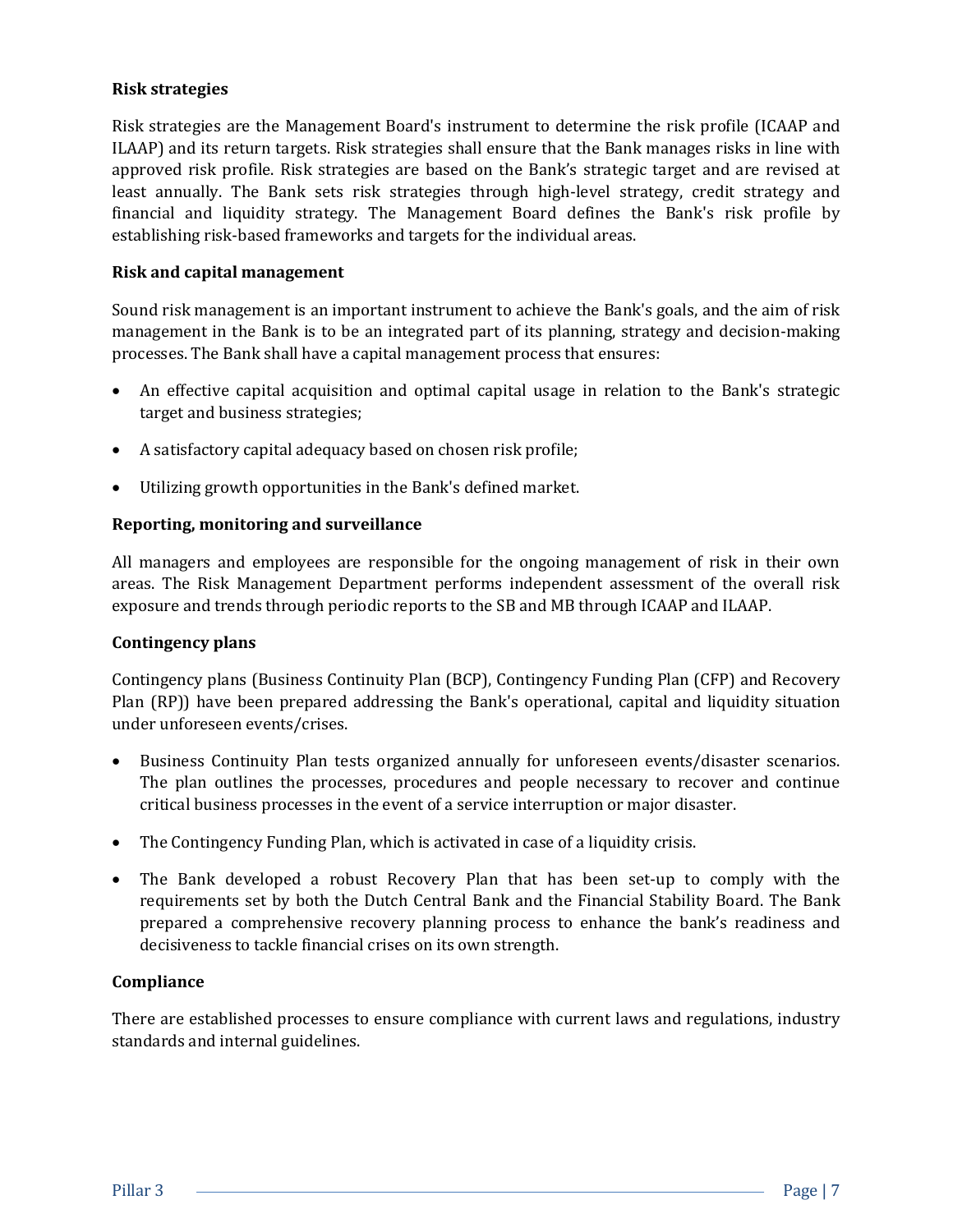## <span id="page-9-0"></span>Credit risk

Credit risk arises principally from loans and advances to customers and from investments in debt securities, but also from commitments, guarantees and documentary credits, counterparty credit risk in derivatives contracts, and aforementioned settlement risk.

The Bank's asset portfolio is managed in accordance with the Bank's Credit Risk Policy, which applies qualitative and quantitative guidelines, with particular emphasis on avoiding unnecessary concentrations or aggregations of risk.

The Bank's credit risk exposure consists of an on-balance sheet exposure and an off-balance sheet exposure. The on-balance sheet exposure is the book value of assets whereas the off-balance sheet exposure represents the amount that the Bank has committed to customers i.e. guarantees.

At the end of 2013, the Bank's total credit risk exposure was Euro 534 million (2012: 465 million). Loans to customers increased by 52% between 2012 and 2013 and represent the largest part of the Bank's total credit exposure or 36%. The expansion in the corporate loan book, which benefits from significantly higher spreads, compared to the credit institutions. Based on the Bank's business plan, the share of credit institutions in total loans decreased from 44% to 29% by the end of 2013. Government bonds or corporate bonds represent 19% of the total credit risk exposure.

|                                        |         |         |                 | Share in        | Share in |
|----------------------------------------|---------|---------|-----------------|-----------------|----------|
|                                        |         |         |                 | Total           | Total    |
| <b>Breakdown of credit exposure</b>    | 2012    | 2013    | Change %        | 2012            | 2013     |
| Cash and balances with Central Bank    | 47.588  | 66.362  | 39%             | 10%             | 12\%     |
| Loans to credit institutions           | 202.401 | 154.569 | $-24%$          | 44%             | 29%      |
| Loans to customers                     | 127,501 | 194.395 | 52%             | 27 <sub>%</sub> | 36%      |
| Bonds and debt instruments             | 76.108  | 99.439  | 31%             | 16%             | 19%      |
| Derivatives                            | 1.710   | 3.708   | 117%            | $0\%$           | $1\%$    |
| Credit risk exposure on-balance sheet  | 455,308 | 518.473 | 14 <sub>%</sub> | 98%             | 97%      |
| Off-balance sheet items:               |         |         |                 | $0\%$           | $0\%$    |
| Loan commitments                       | 9.374   | 15.743  | 68%             | 2%              | 3%       |
| Credit risk exposure off-balance sheet | 9.374   | 15.743  | 68%             | 2%              | 3%       |
| <b>Total credit risk exposure</b>      | 464.682 | 534.216 | 15%             | 100%            | 100%     |

#### **Management and policy**

The Bank's credit risk management is based on active monitoring by the Management Board, the CEO, the Credit Risk Department, the Credit Committee, and the business units. The Bank manages credit risk according to its risk appetite statement and Credit Risk Policy approved by the Supervisory Board as well as detailed lending rules prepared by the Management Board. The risk appetite statement and Credit Risk Policy include limits on large exposures to individual borrowers or groups of borrowers, concentration of risk and exposures to certain sectors. The Management Board ensures that the Credit Risk Policy is reflected in the Bank's internal framework of regulation and guidelines. The Bank's executives are responsible for the Bank's business units to execute the Credit Risk Policy appropriately as the Management Board is responsible for the oversight of the process as a whole. Frankforom of credit risk are regular to the Mank specified benchmarks for credit risk are regularly reported to the Management Board and policy and the Management STAT 110 3.7024 1496 44% 47,588 66,362 39% 44% 42% 20% 44%

The key parameters of the credit risk are reported on a regular basis. Trends and performance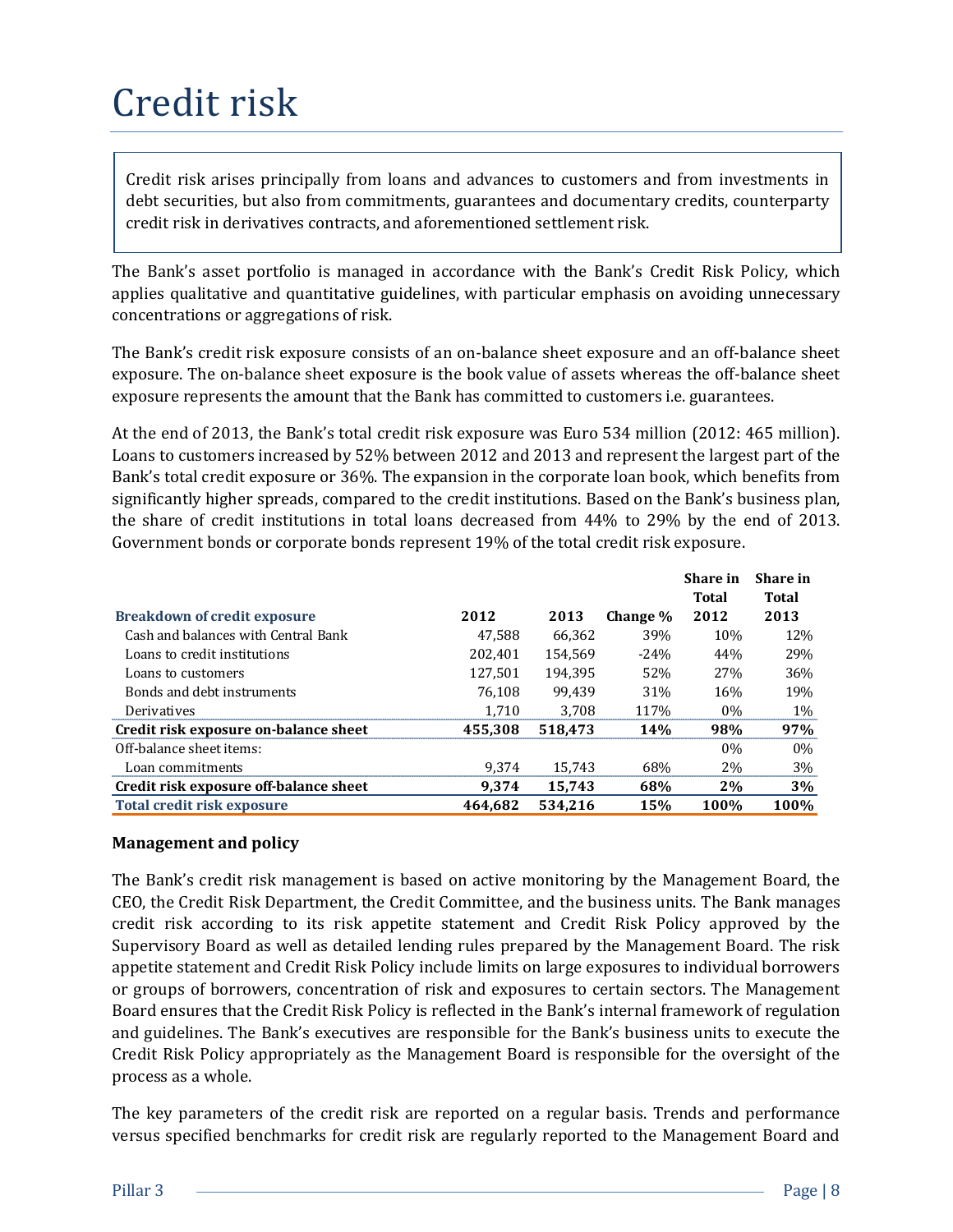related departments. Credit limits are prudent, and the Bank uses standard mitigation and credit control technologies.

Business units are responsible for day-to-day management of existing credit exposures, and for periodic review of the client and related risks, within the framework developed and maintained by the Credit Risk Department. Audit Department carries out separate risk asset reviews of business units, to provide an independent opinion on the quality of the credit exposures, and adherence to credit policies and procedures. These measures, collectively, constitute the main lines of defence against unnecessary risk for the Bank.

Credit Risk Department is responsible for developing, enhancing and communicating an effective and consistent credit risk management framework across the Bank to ensure appropriate credit risk policies are in place to identify, measure, control and monitor such risks. Credit exposures are supervised more actively by Credit Risk Department. Credit reviews are conducted at least once a year with updated information on customer's financial position, market position, industry and economic condition and account conduct. Corrective actions are taken when the accounts show signs of credit deterioration. Furthermore the Commercial and Credit Risk departments work together for the quarterly review of the entire customer portfolio.

Concentrations arise when a number of counterparties are engaged in similar business activities or activities in the same geographic region or have similar economic structures that would cause their ability to meet contractual obligations to be similarly affected by changes in economic, political or other macroeconomic factors. In order to avoid excessive concentrations of risk, bank policies and procedures include specific guidelines to focus on country, sector and counterparty limits and the importance of maintaining a diversified portfolio. Identified concentrations of credit risks are controlled and managed accordingly.

#### **Risk mitigation, collateral and other credit enhancements**

The Bank takes a holistic approach when granting credit facilities and does so primarily based on the repayment capacity of the borrower, rather than place primary dependency on credit risk mitigation. As a fundamental credit principle, the Bank generally does not grant facilities only on the basis of collateral provided. Credit facilities are granted based on the credit standing of the borrower, source of repayment and debt service ability.

Nevertheless, collateral is taken whenever it is assumed to mitigate the credit risk. The Bank's Credit Risk Policy is to encourage the use of credit risk mitigation, justified by commercial prudence and good practice as well as capital efficiency. The value of collateral taken is also monitored periodically. The frequency of valuation depends on the type, liquidity and volatility of the collateral value. The main types of collateral taken by the Bank include cash and guarantees from banks and other eligible counterparties, marketable securities, real estate, equipment, inventory and receivables. The amount and type of collateral depends on the counterparty credit risk assessment.

Management monitors the market value of collateral and where required, requests additional collateral in accordance with the underlying agreement and monitors the market value of collateral obtained on an ongoing basis.

Collateral analysis is disclosed under section financial risk management of the Bank's "Annual Report 2013" (page 36).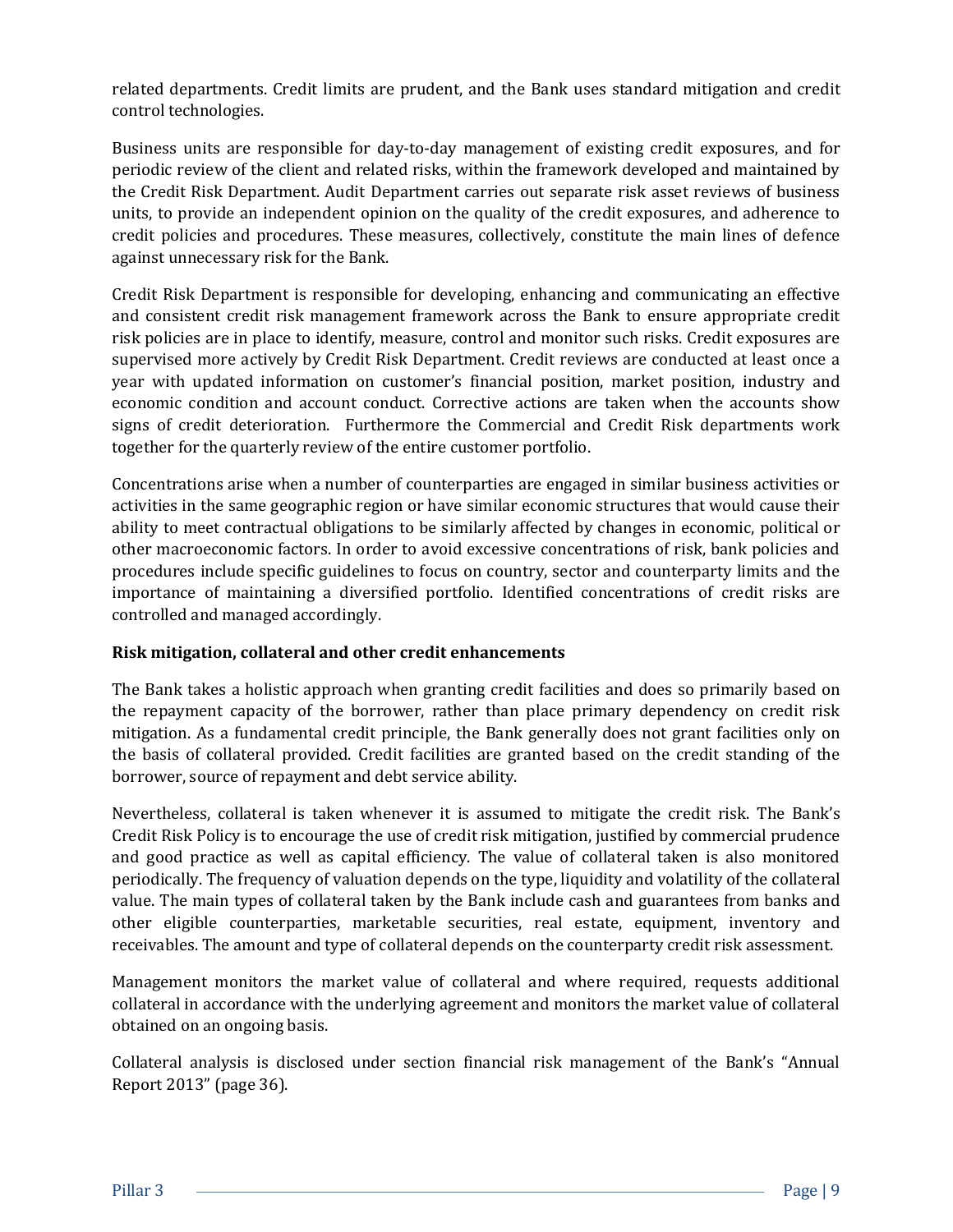#### **Large exposure**

A large exposure is defined as an exposure to a group of related parties which exceeds 10% of the Bank's capital base. The Bank sets prudent exposure limits on large exposure risk related transaction in accordance with the Bank's overall strategy and policy, capital adequacy and provisions for potential risks, risk rating of each group, acceptable level of risk, and business opportunities in each counterparty or group of associated counterparties. No single large exposure or sum of large exposures shall exceed the Bank's internal limits, both of which are lower than the legal limits.

The Bank evaluates the customers' relationship both with respect to control and economic dependencies. Credit Risk Management monitors related party associations both prior to the granting of the loan and during the lifetime of the loan. Connections are stored in the Bank's system. Customers' exposures are updated daily and available at any time through the Bank's core banking system.

#### **Credit risk exposure by sector**

The Bank's loan book is diversified with regard to financial institutions and industry sectors. Of loans to customers, 49% are loans to financial institutions. Credit exposure towards financial intermediation (such as factoring, leasing, etc.) represents 15% of the total credit risk exposure. Chemical and basic materials sectors activities is the largest industry sector comprising 25% of loans to customers or 11% of the Bank's total credit risk exposure. The Bank uses an internal industry classification which is based on the on the NACE standard.

|                                |          | <b>Loans</b> and<br>advances to<br>customers |         | <b>Loans</b> and<br>advances to banks |        | <b>Interest bearing</b><br>securities |  |
|--------------------------------|----------|----------------------------------------------|---------|---------------------------------------|--------|---------------------------------------|--|
| <b>Concentration by sector</b> | 2012     | 2013                                         | 2012    | 2013                                  | 2012   | 2012                                  |  |
| Corporate:                     |          |                                              |         |                                       |        |                                       |  |
| Basic materials                | 31,582   | 21,826                                       |         |                                       |        | 645                                   |  |
| Consumer products non-food     | 13       |                                              |         |                                       |        |                                       |  |
| <b>Building materials</b>      |          | 19,116                                       |         |                                       |        |                                       |  |
| Insurance& pension Funds       |          | 167                                          |         |                                       |        |                                       |  |
| Private individuals            |          | 373                                          |         |                                       |        |                                       |  |
| Technology                     |          | 2,913                                        |         |                                       |        | 632                                   |  |
| Financial intermediation       | 39,621   | 58,891                                       |         | -                                     | 16,998 | 6,772                                 |  |
| Construction& Infrastructure   |          | 3,645                                        |         |                                       |        |                                       |  |
| Automotive                     | 13,243   | 17,933                                       |         |                                       |        |                                       |  |
| Transport&logistics            | 2,480    | 14,143                                       |         |                                       |        | 1,070                                 |  |
| Food, beverages&tobacco        | 2,397    |                                              |         |                                       |        |                                       |  |
| Capital goods                  | 97       |                                              |         |                                       |        |                                       |  |
| Chemicals                      | 23,756   | 27,281                                       |         |                                       |        |                                       |  |
| Oil&gas                        | 6,433    | 12,983                                       |         |                                       | 6,456  | 6,986                                 |  |
| Telecom                        | 7,013    | 16,275                                       |         |                                       |        |                                       |  |
| Others                         | 13,847   | 354                                          |         |                                       |        |                                       |  |
| Government                     |          |                                              |         | 5                                     | 13,840 | 20,391                                |  |
| <b>Bank</b>                    |          |                                              | 202,401 | 154,564                               | 38,814 | 62,943                                |  |
| Provisions                     | (12,981) | (1, 504)                                     |         |                                       |        |                                       |  |
| Carrying amount                | 127,501  | 194,395                                      |         | 202,401 154,569                       | 76,108 | 99,439                                |  |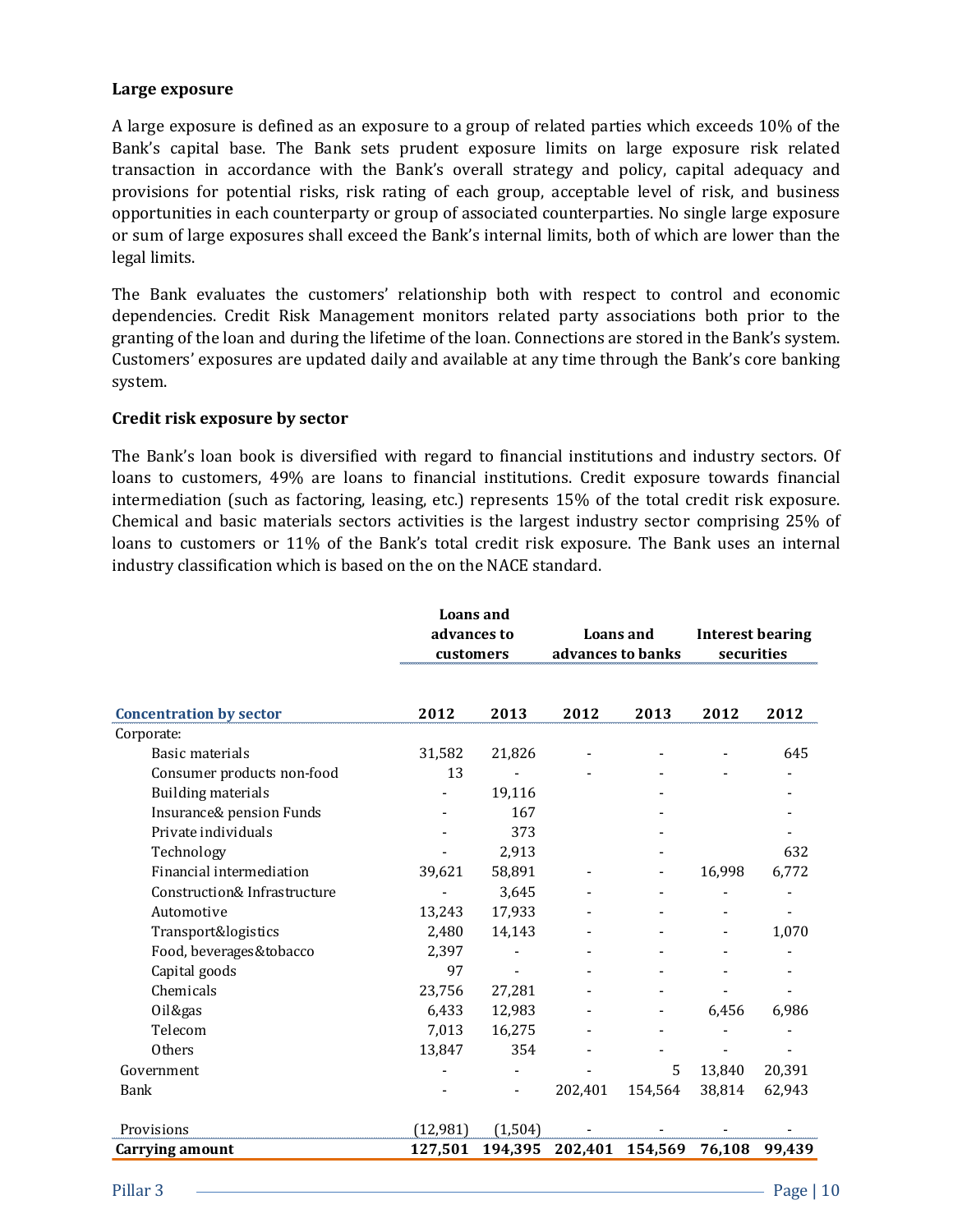Breakdown of by sector for assets is also provided in section financial risk management of the Bank's "Annual Report 2013" (page 36).

#### **Credit risk exposure by country**

Country risk is defined as an aggregate bank's exposure to a country. The exposures headed under country risk include all cross-border exposures to any counterparty in the relevant country as well as all sovereign exposures of the relevant country. Country risk applies to credit risk and forms an integral part of the Credit Risk Policy. The Bank adopted the "Policy Rule on Country Concentration" that is "the value of total non-risk-weigh ted assets and off-balance sheet items in respect of borrowers from the same state, if greater than 5% of total non-risk weighted assets and off-balance sheet items".

On the top of that, the Bank closely monitors its country exposures, total loans granted to the counterparties established in a specific country, for an effective monitoring of the collective debtor risk in a specific country.

Geographic distribution of credit risk exposure is given in below chart as of 2013. Exposure to G10 and EEA countries amounted to Euro 240 million or 45% of the total exposure.



The geographical breakdown of assets is disclosed in section financial risk management of the Bank's "Annual Report 2013" (page 37).

#### **Portfolio credit quality**

The Bank places great emphasis on monitoring and reporting the quality of its loan portfolio. To this end, it follows the development of credit rating, defaults, loan impairments and the progress of the recovery of distressed loans.

The Bank acknowledges the potential benefits of using rating models. Rating models provide the means to make risk profiles transparent, ensure a consistent assessment of counterparties and contribute to a uniform credit approval process. This contributes to an adequate risk management function of the Bank as well as an efficient credit process. Although the Basel II Standardised Approach does not require rating models, the Bank intends to adhere to relevant Basel II IRB regulation/guidelines regarding Vendor Rating Models.

All corporate clients will be rated according to the Anadolubank Rating Scale (ABR). The rating scale applies to all corporate counterparties of the Bank. Banks are subject to both external and internal ratings. In mitigating concentration risks in the credit portfolio, the guidelines for maximum exposures per client (including split-up per rating class and tenor) are being applied. In addition to this, MIS reports trigger alerts in case of certain concentration risks.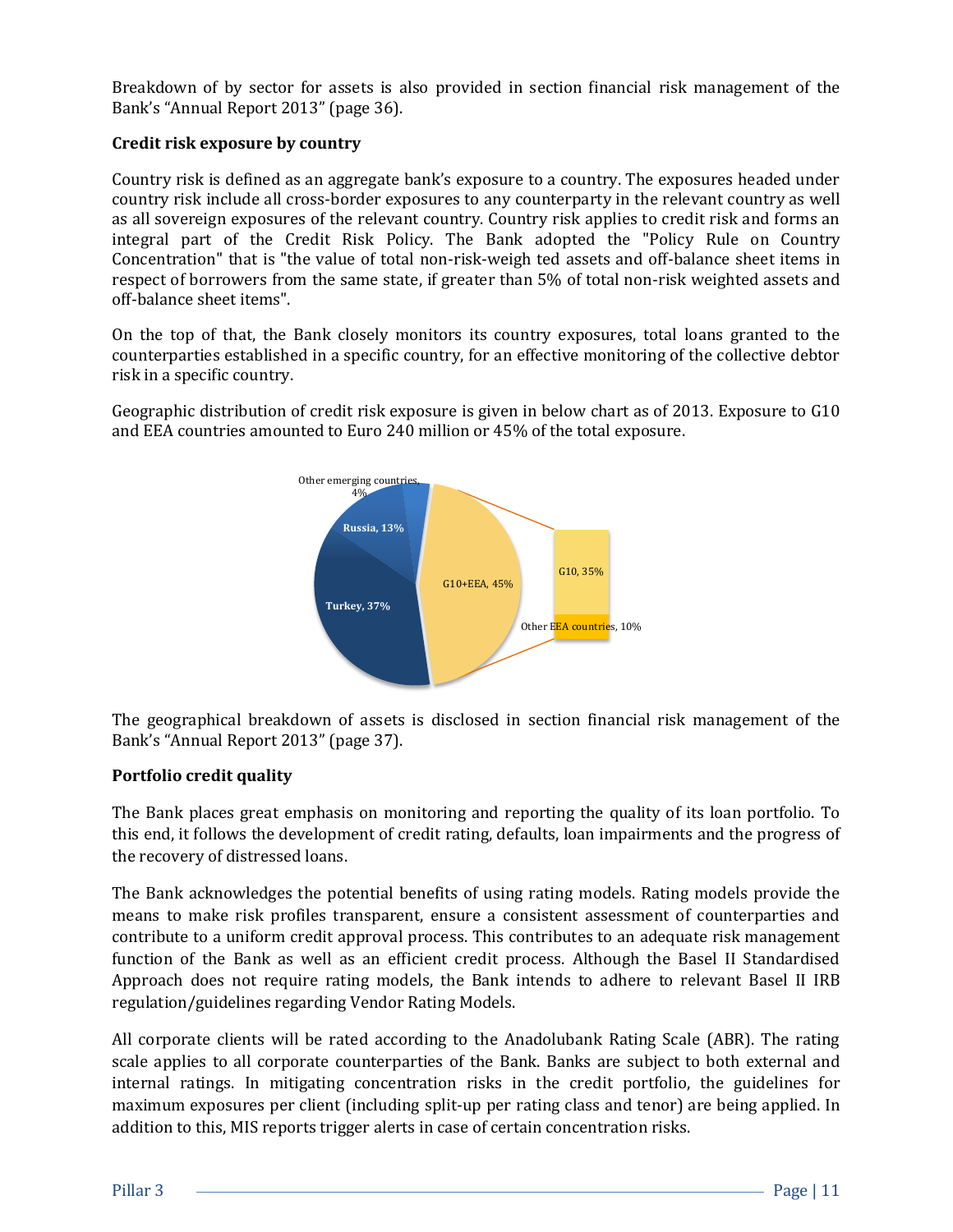Below table shows the rating status of the portfolio, for each type of external rating.

|                         |           | Loans and<br>advances to<br>Loans and<br>advances to banks<br>customers |         |         |        |        |  | Interest bearing<br>securities |
|-------------------------|-----------|-------------------------------------------------------------------------|---------|---------|--------|--------|--|--------------------------------|
| Credit quality analysis | 2012      | 2013                                                                    | 2012    | 2013    | 2012   | 2013   |  |                                |
| Rated BBB-to AA         | 4.910     | 8.582                                                                   | 90.153  | 120,701 | 60,284 | 73.048 |  |                                |
| Rated B-to BB+          |           | 2.913                                                                   | 106,058 | 28,974  | 9,299  | 23,270 |  |                                |
| CCC                     |           |                                                                         |         |         | 6,525  |        |  |                                |
| Unrated                 | 135.572   | 184.404                                                                 | 6.190   | 4,893   |        | 3,120  |  |                                |
| Provisions              | (12, 981) | (1, 504)                                                                |         |         |        |        |  |                                |
| Carrying amount         | 127.501   | 194.395                                                                 | 202.401 | 154.569 | 76.108 | 99.439 |  |                                |

#### **Defaults and write-downs of loans**

The Bank's accounts are prepared in accordance with IFRS regulations. This means that all items in the profit and loss statement and balance sheet, including recognition of receivables and provisioning and losses on loans and credits, follow these principals. If there is objective evidence of impairment (indication of a fall in value) for an individual loan or group of loans, a provision (write-down) will be calculated for the fall in value that is equal to the difference between capitalized value and the net present value of estimated future cash flows, discounted by the financial asset's original effective interest.

Objective evidence that a loan has been impaired (fallen in value) includes significant problems for the debtor, non-payment or other significant breach of contract, and if it is considered likely that a debtor will enter debt negotiations or if other concrete events indicating possible impairment have occurred. If a borrower does not meet the contractual obligation of payment of installment or overdraws a credit beyond the limits granted then the loan will be considered to be in a state of default.

A final write-off is recognized when it is evident that the loan will not be repaid and in such instances any corresponding provision (write-down) taken will be reversed. In the unlikely event of a payment on previously written-off loan, these are recognized as a recovery on a previously written-off loan.

The table below shows the impairment and write-down as of 31 December 2013 and 31 December 2012:

| Loan impairment charges and allowances | 2012                     | 2013   |
|----------------------------------------|--------------------------|--------|
| Balance at 1 January                   |                          | 12,981 |
| New impairment allowances              | 12,981                   | 1,504  |
| Reversal of impaired loans             | -                        |        |
| Amounts written off $(-)$              | $\overline{\phantom{0}}$ |        |
| Currency translation differences       | -                        | (571)  |
| <b>Balance at 31 December</b>          | 12,981                   | 13,914 |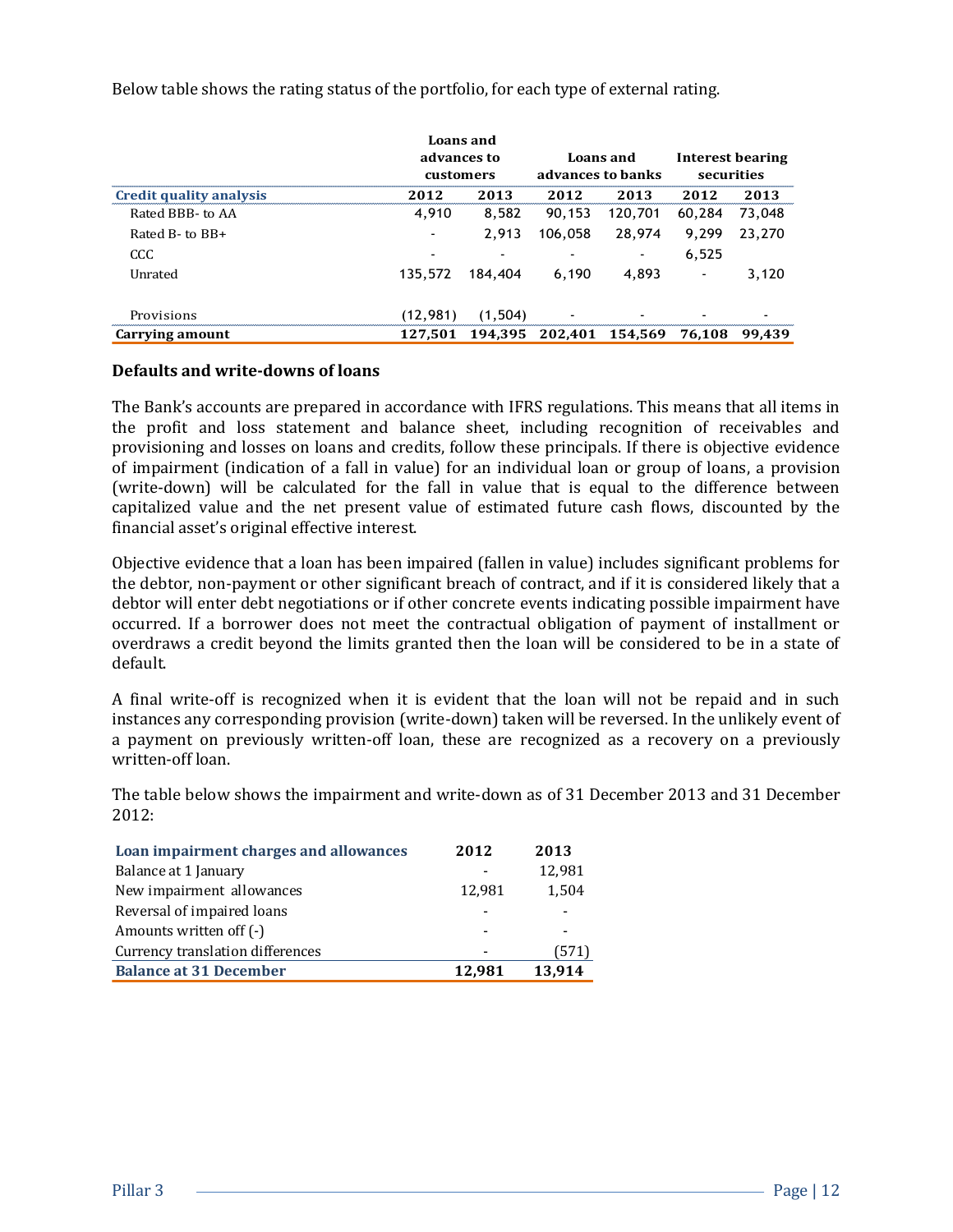### <span id="page-14-0"></span>Counterparty credit risk

Counterparty risk entails a risk of financial loss for both parties to a transaction. This is because the market value of a transaction changes over time with changes in underlying market factors. The market values can thus fluctuate between positive and negative amounts. It arises mainly from the derivative contracts and securities financing.

The Bank's policy is to manage tightly any and all counterparty risks while entering into the transactions necessary to maintain a sound operating environment.

Derivative financial instruments consisting of foreign currency forward contracts and currency swaps are initially recognized at cost, with subsequent measurement to their fair value at each balance sheet date. Fair values are obtained or determined from quoted market prices in active markets. All derivatives are separately evaluated and carried as assets when each transaction's fair value is positive and as liabilities when each transaction's fair value is negative. Derivative contracts are included in derivative financial instruments lines of assets and liabilities and changes in the fair value are included in the income statement, under net trading income. No hedge accounting has been applied.

In the ordinary course of business, the Bank enters into various types of transactions that involve derivative financial instruments. The Bank uses derivative financial instruments to manage its exposure to foreign currency risk. Counterparty credit risk is measured by considering the sum of replacement cost and potential future exposures of the derivative contracts. The notional amounts of long positions in currency forwards and currency swaps are:

|                           | <b>Notional</b><br><b>Amounts</b> | Up to $1$<br>months | Up to $3$<br>months | Up to 1<br>vear | Over 1<br>vear | assets | Fair value Fair value<br>liabilities |
|---------------------------|-----------------------------------|---------------------|---------------------|-----------------|----------------|--------|--------------------------------------|
| Forward purchase contract |                                   |                     |                     |                 |                |        |                                      |
| Forward sale contract     |                                   |                     |                     |                 |                |        |                                      |
| Currency swap purchase    | 281.407                           | 210.857             | 10.200              | 51,693          | 8.657          | 3.708  |                                      |
| Currency swap sale        | 277.982                           | 208.993             | 9.907               | 50.505          | 8.577          |        | 28                                   |
| <b>Total</b>              | 559.389                           | 419.850             | 20.107              | 102.198         | 17.234         | 3.708  | 28                                   |

#### **31 December 2013**

#### **31 December 2012**

|                           | <b>Notional</b><br><b>Amounts</b> | Up to $1$<br>months | Up to $3$<br>months | Up to $1$<br>vear | Over 1<br>vear | Fair value Fair value<br>assets | liabilities |
|---------------------------|-----------------------------------|---------------------|---------------------|-------------------|----------------|---------------------------------|-------------|
| Forward purchase contract | 12.245                            | 745                 | 11.500              |                   |                | 390                             |             |
| Forward sale contract     | 11.855                            | 743                 | 11.112              |                   |                |                                 |             |
| Currency swap purchase    | 186.118                           | 80.917              | 64.290              | 40.911            |                | 1.320                           |             |
| Currency swap sale        | 186.043                           | 80.806              | 63.665              | 41.572            |                |                                 | 424         |
| <b>Total</b>              | 396.261                           | 163.211             | 150.567             | 82.483            |                | 1.710                           | 424         |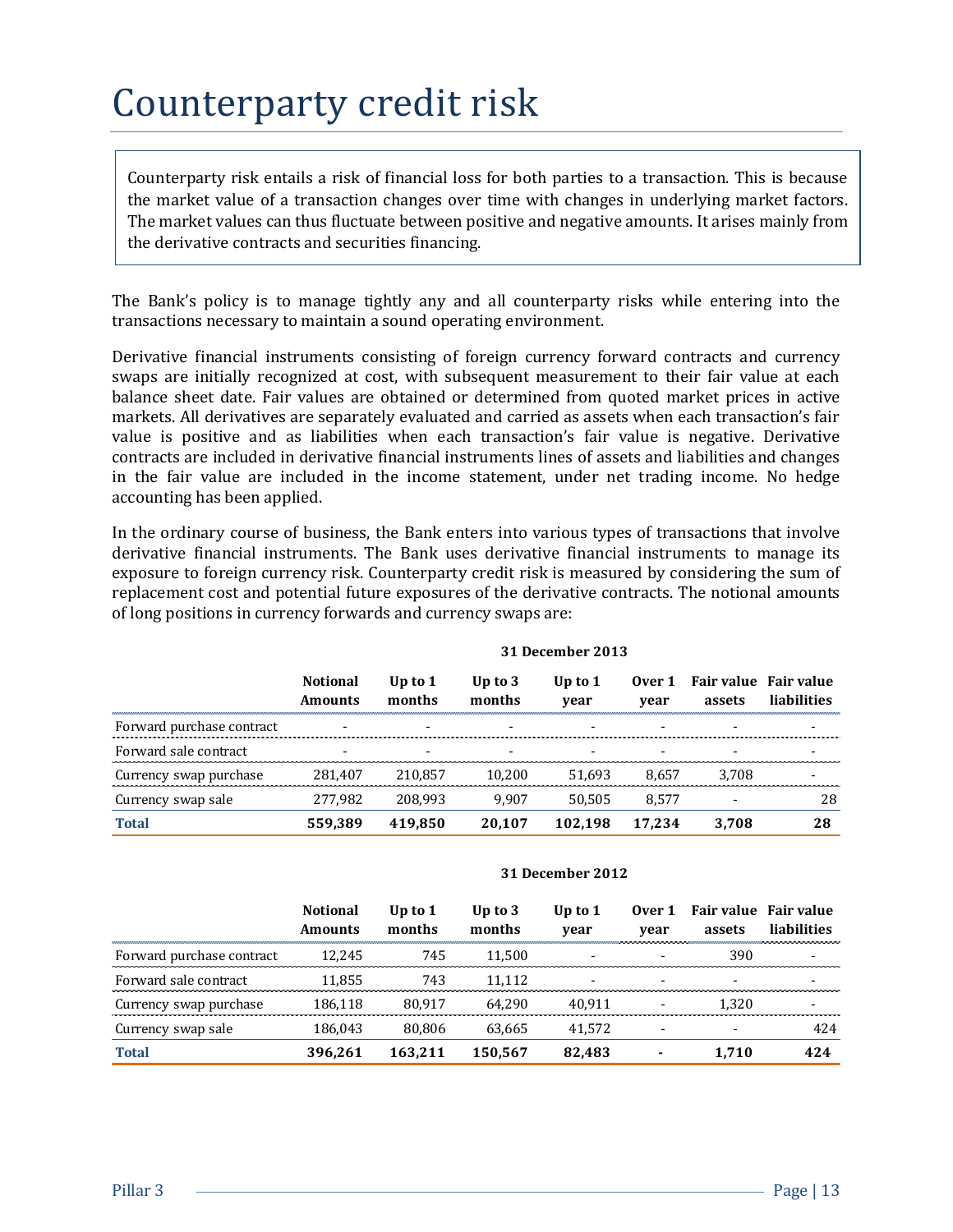#### **Mitigation and control**

In respect of its derivative transactions, to make the security completely effective, contracts entered into with counterparties make use of ISMA (International Securities Markets Association), GMRA (Global Master Repurchase Agreement) and ISDA (International Swaps and Derivatives Association) agreements, as well as the ISDA Credit Support Annex (ISDA-CSA) where ISDAdeveloped contract documents are being used. For such derivatives, the Bank may provide or require cash or high grade government securities as collateral that it is permitted by documentation.

#### **Wrong-Way Risk**

Wrong-Way Risk ("WWR") arises when counterparty's probability of default has a strongly positive correlated relationship with the underlying risk exposure in a transaction.

The Bank does not use credit derivatives to cover the part of the credit risk that relates to counterparties. Therefore the Bank does not carry out any transactions in the area. The Bank has an appropriate credit policy framework in place to ensure that WWR is managed in a consistent way, within risk appetite tolerances.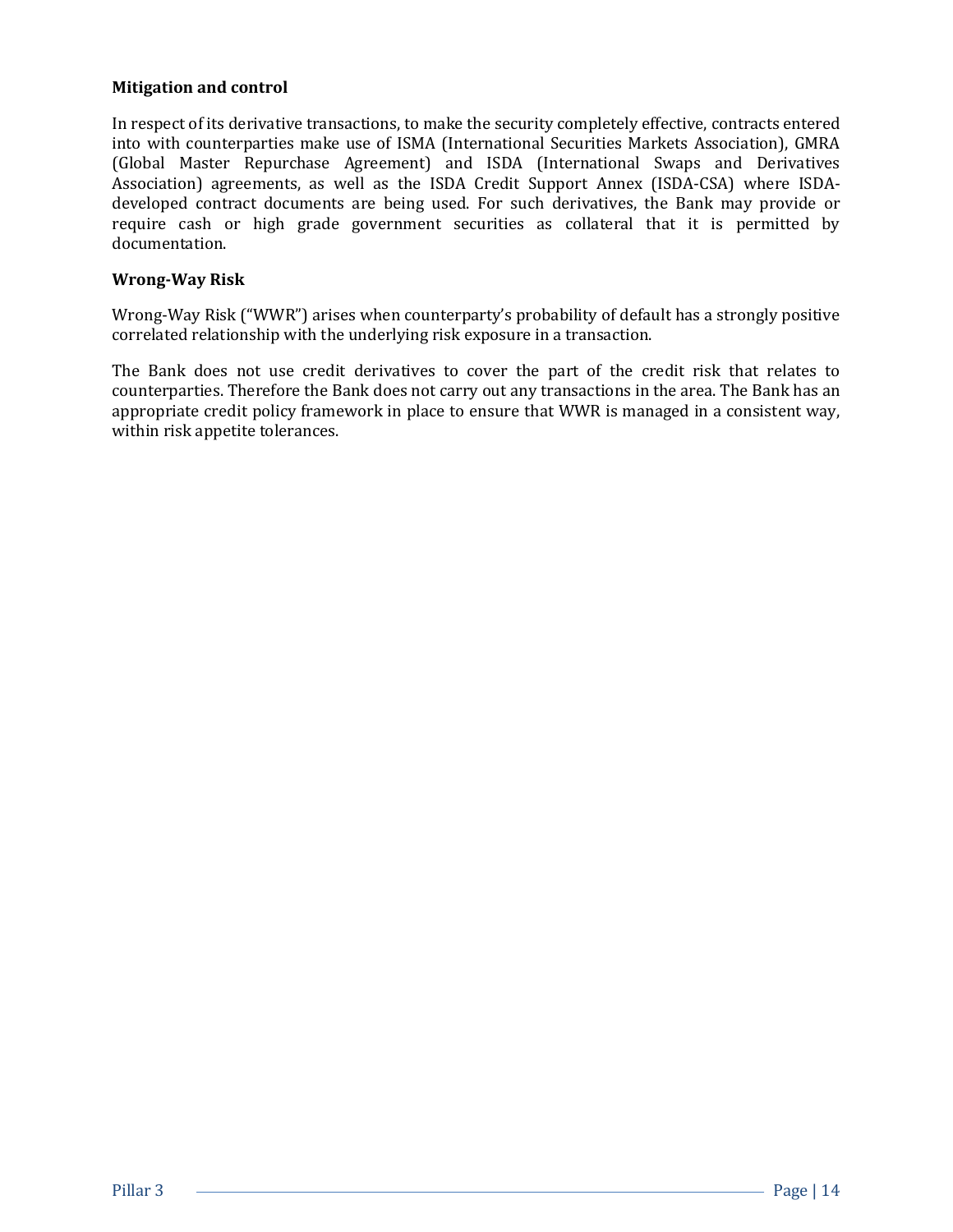### <span id="page-16-0"></span>Market risk

Market risk is the risk of loss from changes in market prices and rates (including interest rates, credit spreads, equity prices, foreign exchange rates and commodity prices), the correlations between them, and their levels of volatility. Market risk stems from all the positions included in banks' trading book as well as from commodity and foreign exchange risk positions in the whole balance sheet.

The Bank applies Standardized Approach to capture the market risk capital requirement in its trading book under Pillar I risk calculation. Market risk incorporates a range of risks, from which the exchange rate risk and price risk due to the bond position in the trading book are the most important ones.

The following table shows the breakdown of capital requirement for market risk at the end of 2013 and 2012 respectively.

|                                          | 31/12/2012 |                                                                              |        | 31/12/2013  |
|------------------------------------------|------------|------------------------------------------------------------------------------|--------|-------------|
|                                          | assets     | Risk weighted Pillar 1 capital Risk weighted Pillar 1 capital<br>requirement | assets | requirement |
| <b>Market Risk (Standardised Method)</b> | 191        | 15                                                                           | 3.229  | 258         |
| Equity, trading book                     |            |                                                                              |        |             |
| Traded debt ins. trading book            |            |                                                                              | 1.649  | 132         |
| Foreign exchange                         | 191        |                                                                              | 1,580  | 126         |

#### **Foreign currency risk**

Currency risk arises when an entity's equity is under threat as a result of exchange rate fluctuations. Naturally, the Bank does business in multiple currencies would be exposed to currency risks unless these risks are properly hedged. Any sizeable transaction that would be causing currency risk is immediately hedged with a banking counterpart, or smaller transactions are gathered until they form a sizeable amount for hedging. The foreign currency risk is hedged generally by using derivatives to reduce currency exposures to acceptable levels. After taking into account foreign currency derivatives, the Bank has no material net exposure to foreign exchange rate fluctuations.

The Bank takes on exposure to effect of fluctuations in the prevailing foreign currency exchange rates on its financial position and cash flows. The Management Board sets limits on the level of exposure by currency and in total for both overnight and intra-day positions, which are monitored daily. The capital requirement for foreign currency risk of the Bank under Pillar 1 is reached after calculating the net short or long position in each foreign currency (excluding the base currency, Euro), it is converted at spot rates into the reporting currency. In line with the 'shorthand' method of Basel II, all currencies are treated equally and the net open position is measured by aggregating the sum of the net short positions or the sum of net long positions, whichever is the greater. This overall net open foreign currency position will be subject to a capital requirement of 8% thereof. The Bank's exposure to foreign currency exchange rate risk at 31 December 2013, on the basis of the Bank's assets and liabilities at carrying amounts, categorized by currency, is disclosed under section in section financial risk management of the Bank's "Annual Report 2013" (pages 40-41).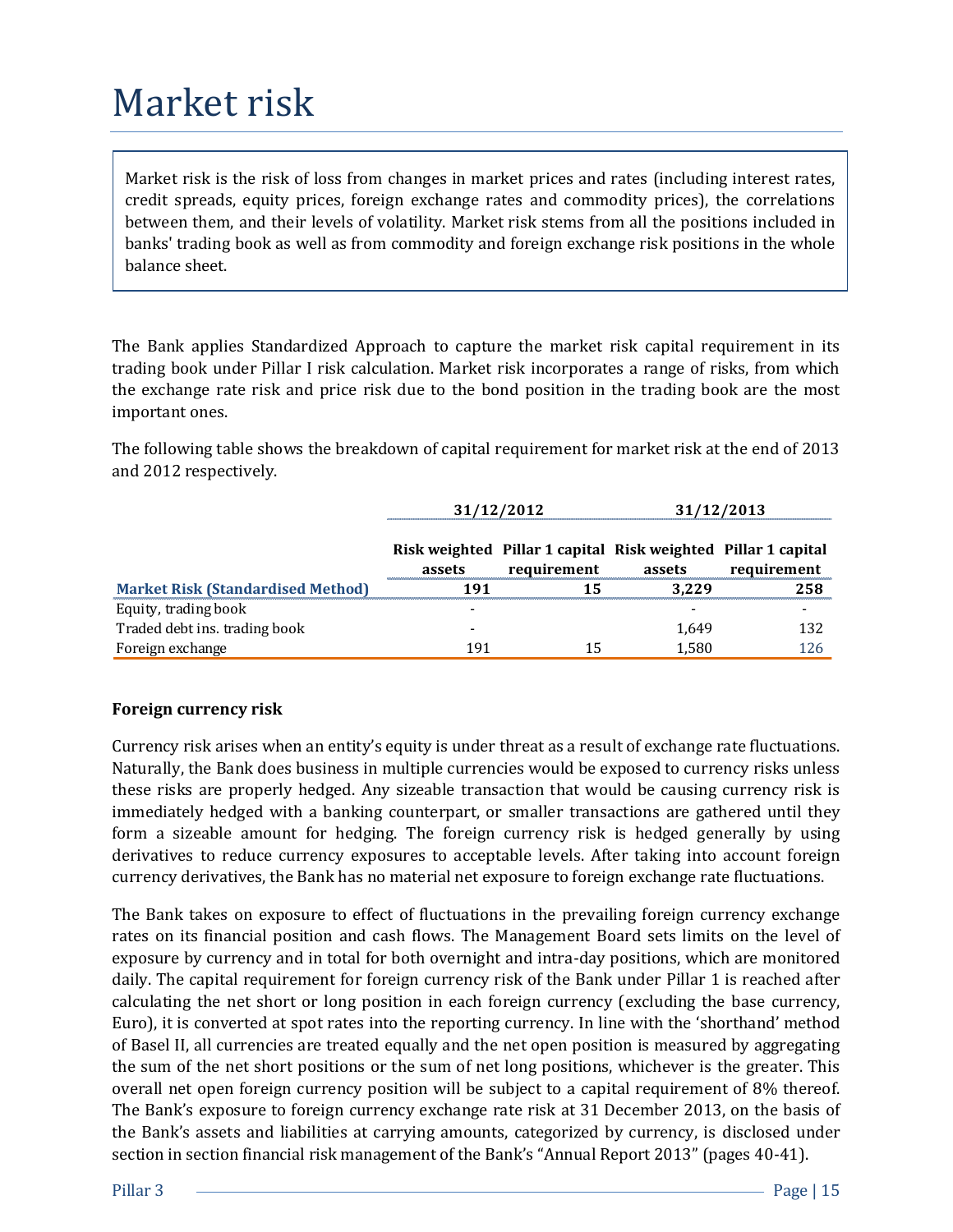#### **Interest Rate Risk**

The Bank measures the minimum capital requirement for interest rate by applying 'specific risk' and 'general market risk'. Only, fixed-rate and floating-rate debt securities in the trading book are included in the calculation, since currently the Bank does not engage in interest rate derivatives or any other off-balance sheet instruments that might be reacted to changes in the interest rates.

At the end of 2013, the Pillar I capital requirement resulted from the 'specific risk' is amounted Euro 89 thousands. The 'general market risk' calculation, the 'maturity method' is applied. At the end of the year, Euro 43 thousand is allocated for 'general market risk'. Thus, Euro 132 thousand capital is allocated for the traded debt securities in the trading book

#### **Derivatives**

The Bank only uses derivatives to hedge various imbalances on its own balance sheet in order to reduce risk such as currency risk.

The Bank's derivative position is shown in the below.

| <b>Derivatives</b>            |            |      |
|-------------------------------|------------|------|
| <b>External Credit Rating</b> | 31/12/2013 |      |
| Above A-                      | 104,797    | 37%  |
| BBB+ to BBB-                  | 16,894     | 6%   |
| Below BBB-                    | 25,000     | 9%   |
| Unrated                       | 134,717    | 48%  |
| <b>Total</b>                  | 281,407    | 100% |

In order to minimize the risk arising from counterparties, the Bank selects well known market participants for derivatives transactions. Counterparties with above investment grade rating composed 45% of the derivatives.

The composition of the maturity profile of the derivatives is also displayed to give a clear view of the portfolio. According to this, transactions with lower credit rating counterparties have a short term maturity profile.

#### **Interest rate risk on banking book**

Interest Rate Risk in the Banking Book (IRRBB) is the risk a bank faces due to interest rate repricing mismatches (ie fixed-rate versus floating-rate assets or liabilities) and maturity mismatches between its assets and liabilities, as well as the non-repricing elements of its balance‐sheet including equity. The repricing mismatch between the two sides of the balance‐sheet makes the Bank vulnerable to changes in interest rates, a risk against which the Bank therefore needs to hold capital.

Since IRRBB is not separately identified by Pillar 1 regulatory capital under Basel III, the Bank captures this under Pillar 2 in the ICAAP.

Anadolubank calculates the capital requirement by using measures listed below and reports these on a monthly basis. These measures strongly relate to the 8035 report that is sent to DNB every month. As can be observed, the interest typical gap profile is an important ingredient for the calculations.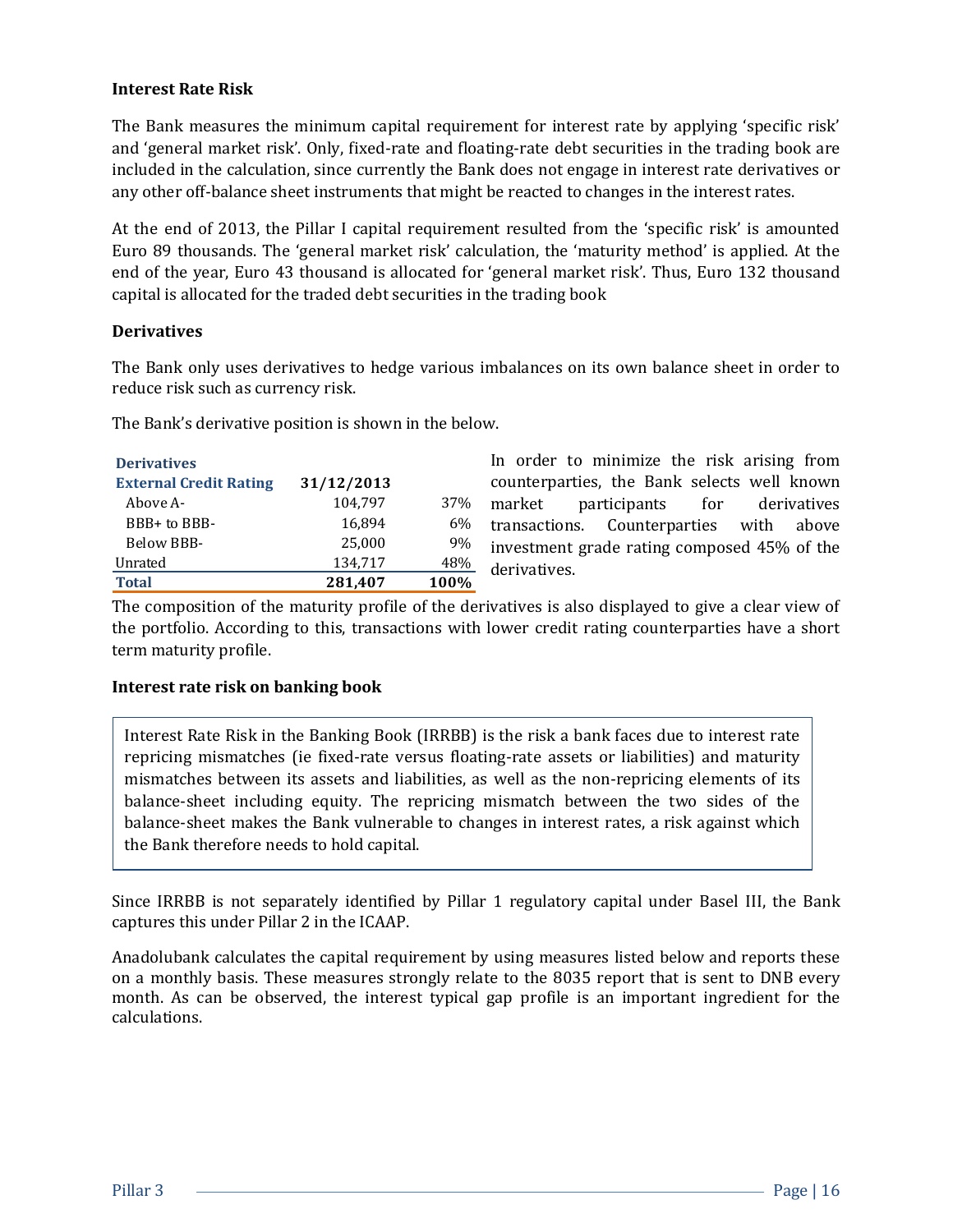#### **Earnings at Risk**

Earnings at Risk (EaR) intend to quantify the volatility of the expected future earnings, depending on future (movements of) interest rates and new products entered into over the predefined horizon of this measure (one year). Obviously, these future interest rates, and new product, are not known in advance and consequently future earnings are uncertain as well.

However, by applying several interest rate scenarios, the volatility of these earnings can be investigated over a particular future period. The Earnings at Risk is the level of earnings that correspond to a pre-defined scenario compared to the 'best estimate' on earnings, i.e. the expected value of earnings.

The stress scenarios were based on dynamic simulation approach which takes future course of interest rates and expected changes in the Bank's business activities into account. Moreover, the behavior of the non-maturing balance sheet items, such as sight deposits was analyzed for this assessment.

Overall, the Bank aims to use matched currency funding and usually converts fixed rate instruments to floating rate to better manage the duration in the asset book. The following tables indicate the Bank's interest rate sensitivities in the Banking book from the income perspective at the end of 2013.

|                                                  | 200 bp parallel 200 bp parallel |          |
|--------------------------------------------------|---------------------------------|----------|
| Sensitivity of equity to interest rate movements | increase                        | decrease |
| At 31 December 2013                              | (1.438)                         | 236      |
| At 31 December 2012                              | 768)                            | 3.445    |

End of 2013 results indicate that, in case of a sudden parallel increase of 200 bps in the interest rate, the net interest income will decrease Euro1.4 million. Sudden parallel decrease of 200 bps in the interest rates results Euro 236 thousand increase in the net interest income.

#### **IRRBB strategy, governance, policy and processes**

The MB retains ultimate responsibility for the effective management of IRRBB. The ALCO proactively manages IRRBB and the Treasury Department provides strategic insight and motivation in managing IRRBB to ALCO through appropriate risk reporting and analytics and by providing strategic input based on the Committee's interest rate views, impairment sensitivity and defined risk appetite.

Appropriate limits have been set to measure this risk for both earnings and own funds, within which this risk must be managed. Compliance with these limits is measured and reported to the ALCO and the MB on a monthly basis.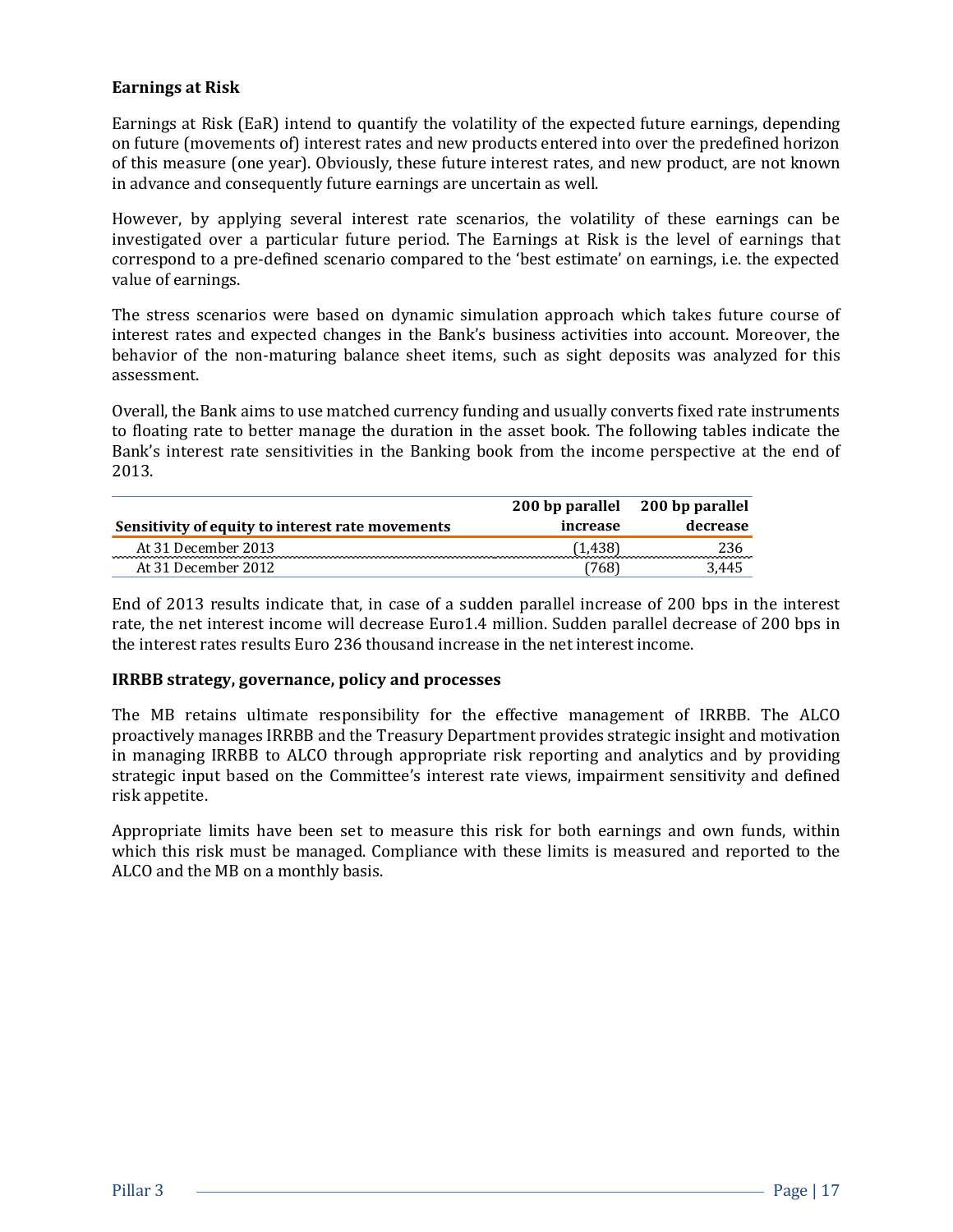## <span id="page-19-0"></span>Liquidity risk

Liquidity risk is commonly defined as the ability of an institution to fund increases in assets and meet obligations as they come due, without incurring unacceptable losses.

In order to ensure effective liquidity risk management, Liquidity Risk Policy has been designed. The Policy describes the manner in which the Bank identifies, evaluates, measures, monitors, manages and reports its liquidity. The Policy clearly outlines the structure, responsibilities and controls for managing liquidity risk and overseeing the liquidity positions of the Bank. The Bank's Liquidity Risk Policy includes the Contingency Funding Plan, along with the communication strategy. The contingency planning policy provides a framework for detecting an upcoming liquidity event with predefined early warnings and actions for preventing temporary or longer term liquidity disruptions.

#### **Management**

The objective of the Liquidity Risk Policy is to ensure that sufficient liquid assets and funding capacity are available to meet financial obligations and sustain withdrawals of confidence sensitive deposits in a timely manner and at a reasonable cost, even in times of stress.

The Policy aims to ensure that the Bank does maintain an adequate level of unencumbered, highquality liquid assets that can be converted into cash, even in times of stress. The Bank has also implemented stringent stress tests that have a realistic basis in the Bank's operating environment to further measure the Bank's ability to withstand different and adverse scenarios of stressed operating environments.

The Bank's liquidity risk is managed centrally by Treasury Department and is monitored by Risk Management Department. This allows management to monitor and manage liquidity risk throughout the Bank. The Risk Management Department monitors the Bank's liquidity risk, while the Bank's Internal Audit function assesses whether the liquidity management process is designed properly and operating effectively.

The Bank monitors intraday liquidity risk, short-term 30 day liquidity risk, liquidity risk for one year horizon and risk arising from mismatches of longer term assets and liabilities. The Bank's liquidity management process includes: projecting expected cash flows in a maturity profile rather than relying merely on contractual maturities; monitoring balance sheet liquidity; monitoring and managing the maturity profile of liabilities and off-balance sheet commitments; monitoring the concentration of liquidity risk in order to avoid undue reliance on large financing counterparties projecting cash flows arising from future business; and, maintaining liquidity and contingency plans which outline measures to take in the event of difficulties arising from liquidity crisis. The contractual maturity breakdown of assets and liabilities are disclosed under section in section financial risk management of the Bank's "Annual Report 2013" (page 37), proves that the Bank does not carry a large maturity mismatch. % 62 of loans/advances to corporate and banks, matures in one year.

The Liquidity Risk Policy is built on international standards on liquidity risk measurements developed by the Basel Committee on Banking Supervision (e.g. the Liquidity Coverage ratio (LCR) and the Net Stable Funding Ratio (NSFR)) and it also applies measurements that best suit the operating environment of the Bank.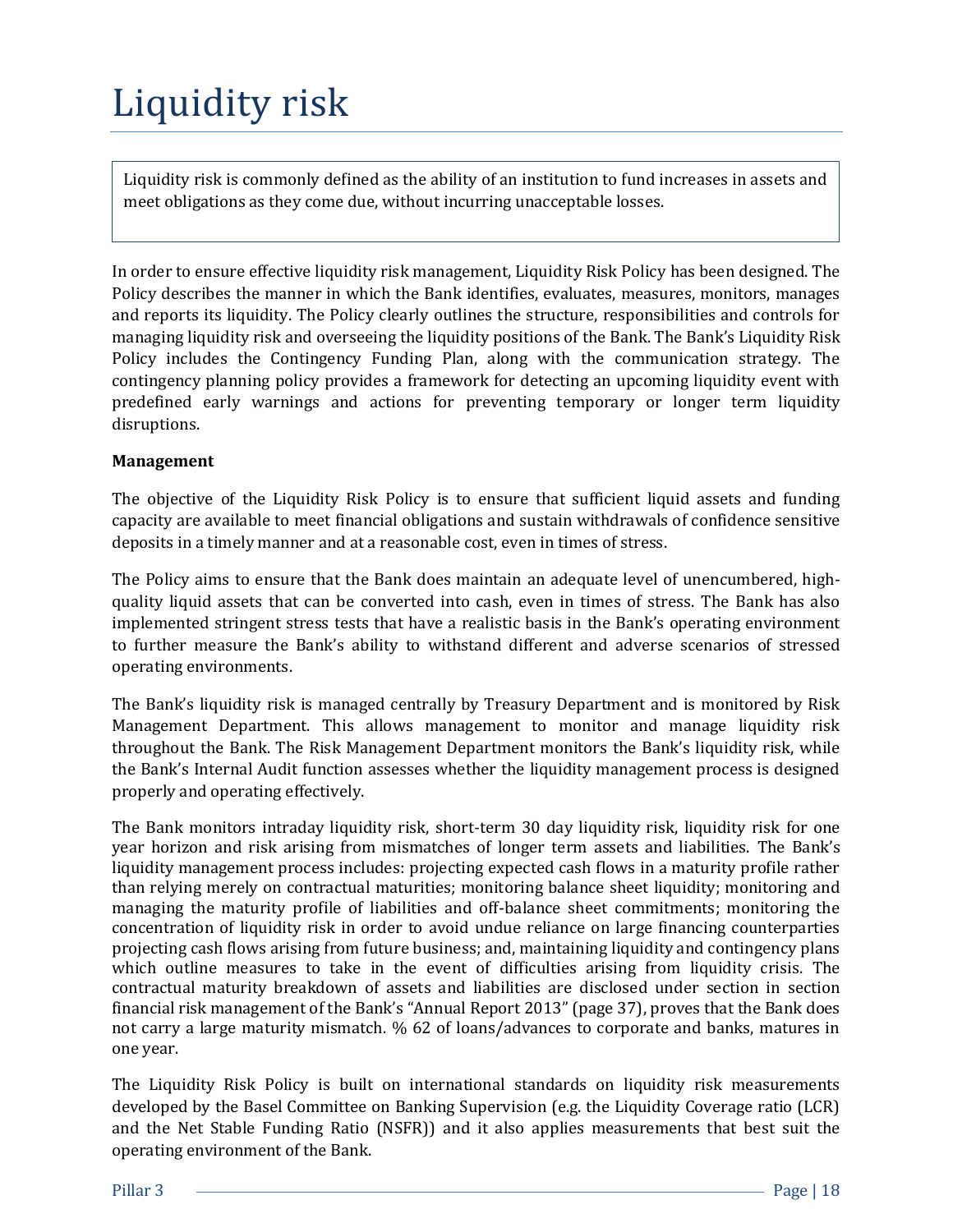#### **Measurement**

Key indicators are used to measure and monitor liquidity risk: DNB monthly liquidity test and Basel III liquidity ratios.

The Basel III liquidity ratios -Liquidity Coverage Ratio is well above the minimum regulatory requirement (as of end 2013, 332%). NSFR will be implemented in 2018, the Bank is already in line with the minimum regulatory requirement. At the end of 2013, NSFR was 115%.

#### **Stress test / sensitivity analysis**

Various stress tests have been constructed to measure how different scenarios affect the liquidity position and liquidity risk of the Bank. The stress tests are conducted monthly and measure the Bank's ability to withstand deposit withdrawals under various levels of adverse conditions. These stress tests are set up to measure the Bank's ability to operate in its current economic environment.

The stress test scenarios defined are in line with the requirements in the Internal Liquidity Adequacy Assessment Process (ILAAP), but is also be applicable for internal purposes. For that reason, 'business as usual', 'bank specific' and 'market wide stress scenarios' are designed to serve this purpose.

#### **Control and monitoring**

The Bank's ALCO sets limits for liquidity risk tolerance through the Liquidity Risk Policy by determining an acceptable level of liquidity position under normal and stressed business conditions. Furthermore, the Management Board is responsible for determining the Bank's overall risk appetite, including liquidity risk. ALCO is also responsible for deciding on strategies, policies and practices on liquidity risk in accordance with the risk tolerance while taking into account key business units, products, legal structures and regulatory requirements

The Management Board reviews the Bank's Risk Appetite every year with regards to liquidity risk and, furthermore, the Board also discusses the Bank's balance sheet with respect to liquidity position in their monthly meetings. Risk-related matters are also discussed in detail by the Supervisory Board of the Bank, including the comprehensive Liquidity Risk Report published by Risk Management Department.

The Bank's Treasury Department is responsible for day-to-day liquidity management within the Bank and that entails closely monitoring current trends and potential market developments that may present significant and complex challenges for the Bank's liquidity strategy. The stock of high quality liquid assets is under the control of Treasury Department which must manage the assets in accordance with the Bank's Liquidity Risk Policy. The Risk Management Department regularly evaluates the Bank's liquidity position, monitors internal and external events and factors that may affect the liquidity position and also ensures compliance with the Bank's liquidity management policy.

Furthermore, the Bank has carried out an internal liquidity adequacy assessment process (ILAAP) based on DNB's ILAAP Policy Rule and submitted the required documentation to DNB for purposes of Supervisory Review and Evaluation Process (SREP). The internal process, governance and consultative dialogue with the regulatory supervisory body required to meet the ILAAP rules are similar to the ICAAP.

The Bank defines the liquidity risk appetite by setting limits for applied liquidity risk measures. The most crucial factor is the survival horizon, which defines the risk appetite by setting a minimum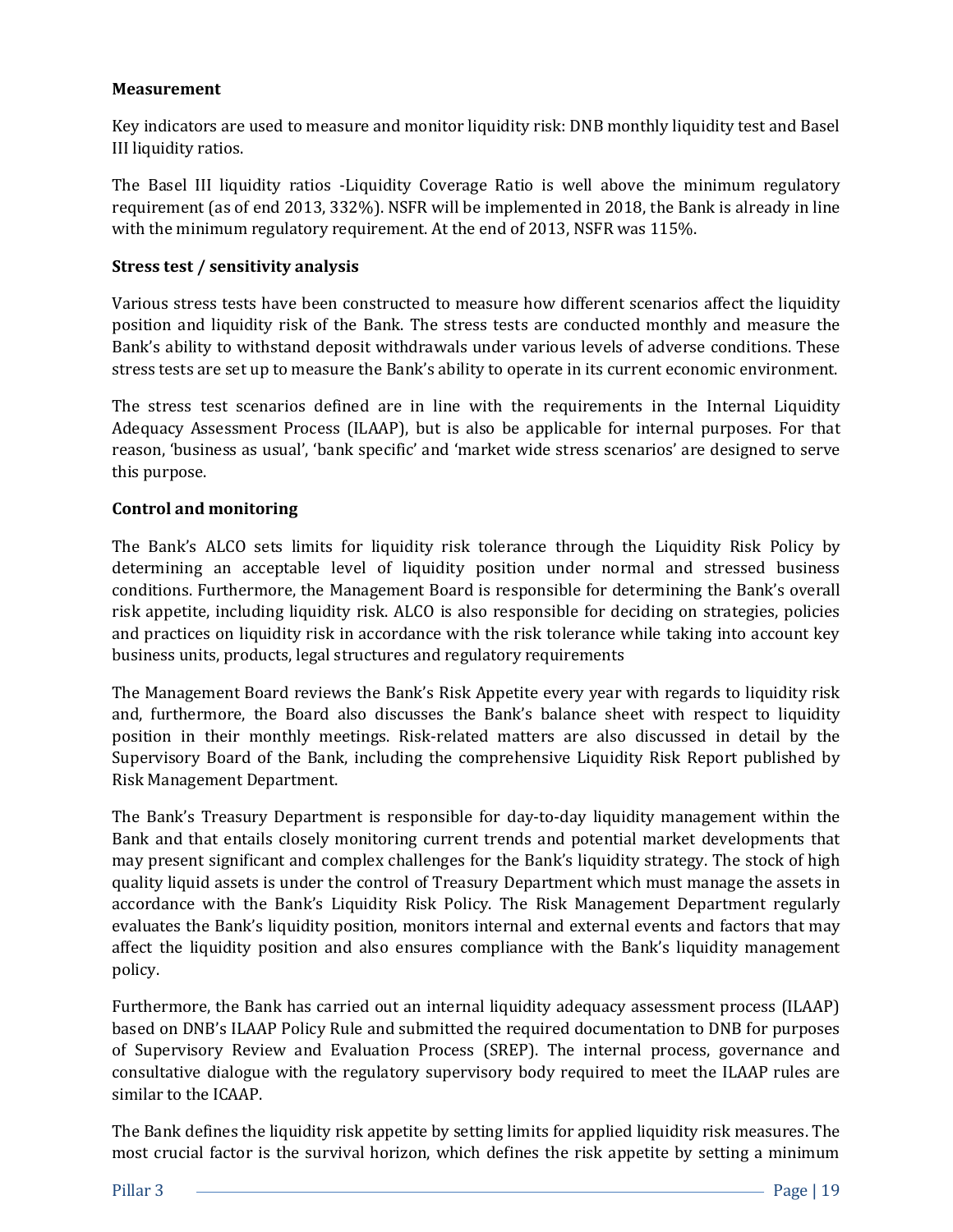survival of 3 months under the combination of bank-specific and market-wide stress scenarios with limited mitigation actions.

The Bank manages its liquidity buffer so as to ensure compliance with regulatory requirements and internal limits determined by stress tests. Besides, to ensure funding in situations where bank is in urgent need of cash and the normal funding sources do not suffice, the Bank holds a liquidity buffer that consists of ECB eligible debt securities and highly liquid assets.

The ILAAP Supervision Manual is the main reference for the Bank's liquidity risk management. It gives an all-encompassing qualitative and quantitative guidance for liquidity risks management as well for the implementation of the liquidity regulation with the Basel III accord.

#### **Early warning indicators and escalation procedures**

There are clear escalation procedures that are applied if there is a danger that the lower limit of any early warning indicators is breached. Escalation is applied using what is known as a traffic-lights model. This is a system of warning signals that lead to an increased level of alert with respect to the liquidity situation. When none of the escalation criteria have been activated, this is known as green (safe). This can be escalated to yellow (warning) and finally red (trigger).

#### **Contingency Funding Plan**

The Bank has in place a Contingency Funding Plan which is set to provide a framework for detecting an upcoming liquidity event with predefined early warning indicators and actions for preventing temporary or longer term liquidity disruptions.

The Liquidity Contingency Plan stipulates the actions which shall be taken to monitor if the occurrence of a liquidity event or a confidence crisis is likely or imminent. It also includes a detailed action plan and procedures for managing of liquidity events.

Further details of the Bank's liquidity risk may be found in the Bank's "Annual report 2013" note 27, pages 37, 38, 39.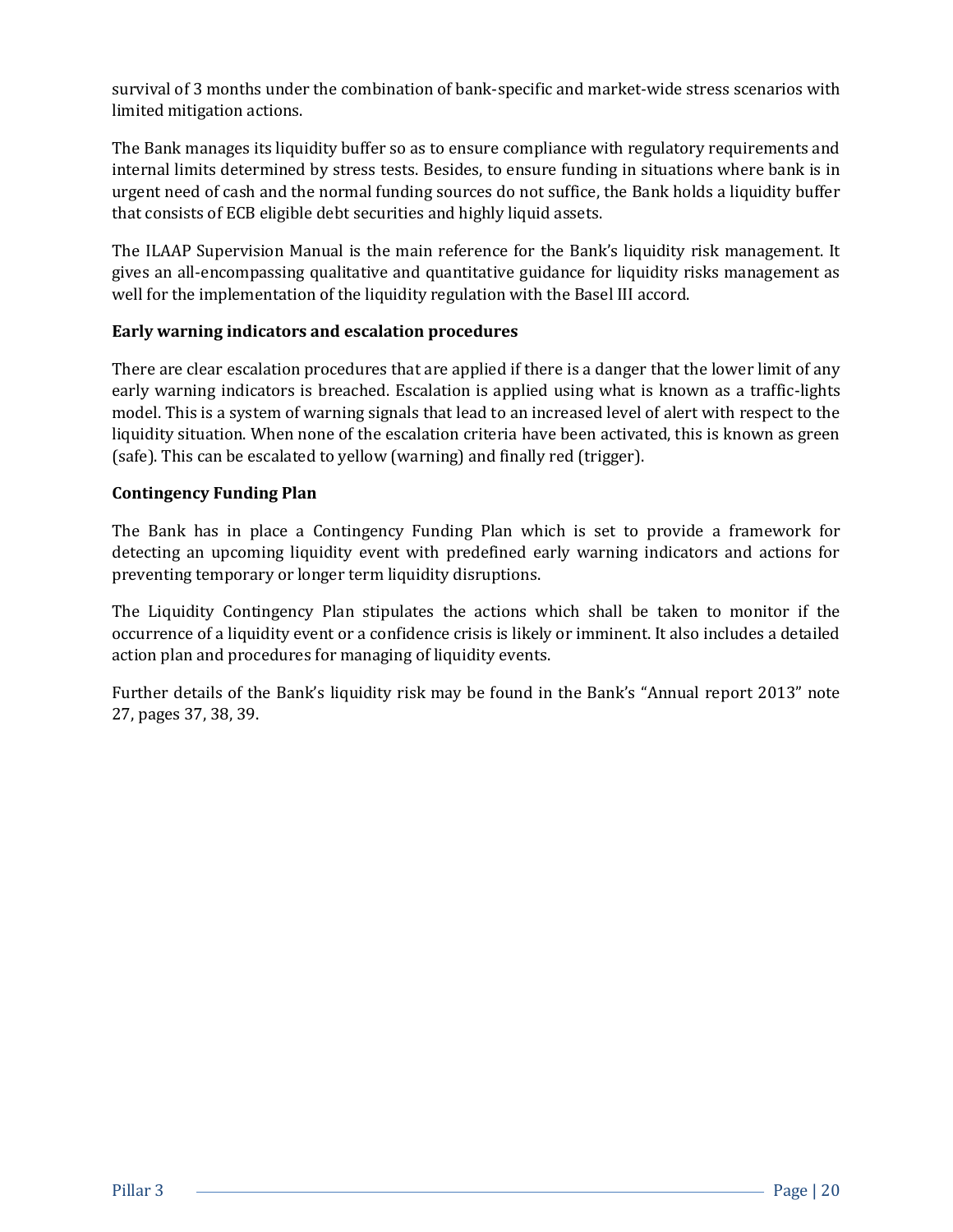## <span id="page-22-0"></span>Operational risk

Operational risk is the risk of direct or indirect loss arising from a wide variety of causes associated with the Bank's processes, personnel, technology and infrastructure, and from external factors other than credit, market and liquidity risk such as those occur from legal and regulatory requirements and generally accepted standards of corporate behavior. Operational risks emerge from all of the Bank's operations.

The Bank uses the basic indicator approach of the Capital Requirements Directive (CRD) to calculate risk weighted assets for operational risk. The calculation based on a single indicator: income. Risk weighted assets are calculated as percentage of income (average of last three years) at a rate 15%. Operational events resulting in credit losses are part of the credit risk calculation. In fiscal 2013, the Bank has not had any material or potentially material operational risk loss events. Operational risk losses continue to be within the acceptable level.

#### **Measurement, mitigation and processes**

The primary responsibility for the development and implementation of controls to address operational risk is assigned to senior management within each business unit. This responsibility is supported by the development of compliance to overall the Bank's standards for the management of operational risk.

During the last year, the Bank continuously has internal and external projects running to ensure that it can continue to comply with changing legislation and regulation. The Bank devoted much attention to this area in 2013. Many of the changes to the internal organization have now been realised. Legislation and regulation in the financial sector continued to be subject to rapid change and increasing complexity in 2013. Compliance, Risk and Internal Audit departments have been strengthened accordingly. There has also been significant investment in systems in order to ensure the ethical business operations and controlled conduct of our business. This led to significantly higher operating expenses in 2013.

|                                | <b>Organization</b>           | 2012 2013 | <b>Change</b> |
|--------------------------------|-------------------------------|-----------|---------------|
| Devote sufficient resource;    | <b>Risk Management</b>        |           |               |
| Adequate procedures;           | <b>Credit Risk Management</b> |           |               |
| Senior management involvement; | <b>Internal Audit</b>         |           |               |
|                                | Compliance                    |           |               |
| Monitoring on a regular basis; |                               |           |               |
| Independent control function.  | Total                         |           |               |

Each department of the Bank is individually accountable for its results as well as for the risks associated with its operations. A balance must be struck between risk and return, and this must of course comply with the relevant risk limits.

The architecture of the Bank's information systems is based on two mirrored data centres, primary and secondary, located in two different locations linked with high speed fiber line. This setup allows the Bank to run its core systems with access to mission critical data even though one data centre (for instance the primary data centre) becomes unusable. In the event of a failure, core systems will be switched from one site (the failed one) to the other. There is a Business Continuity Plan in place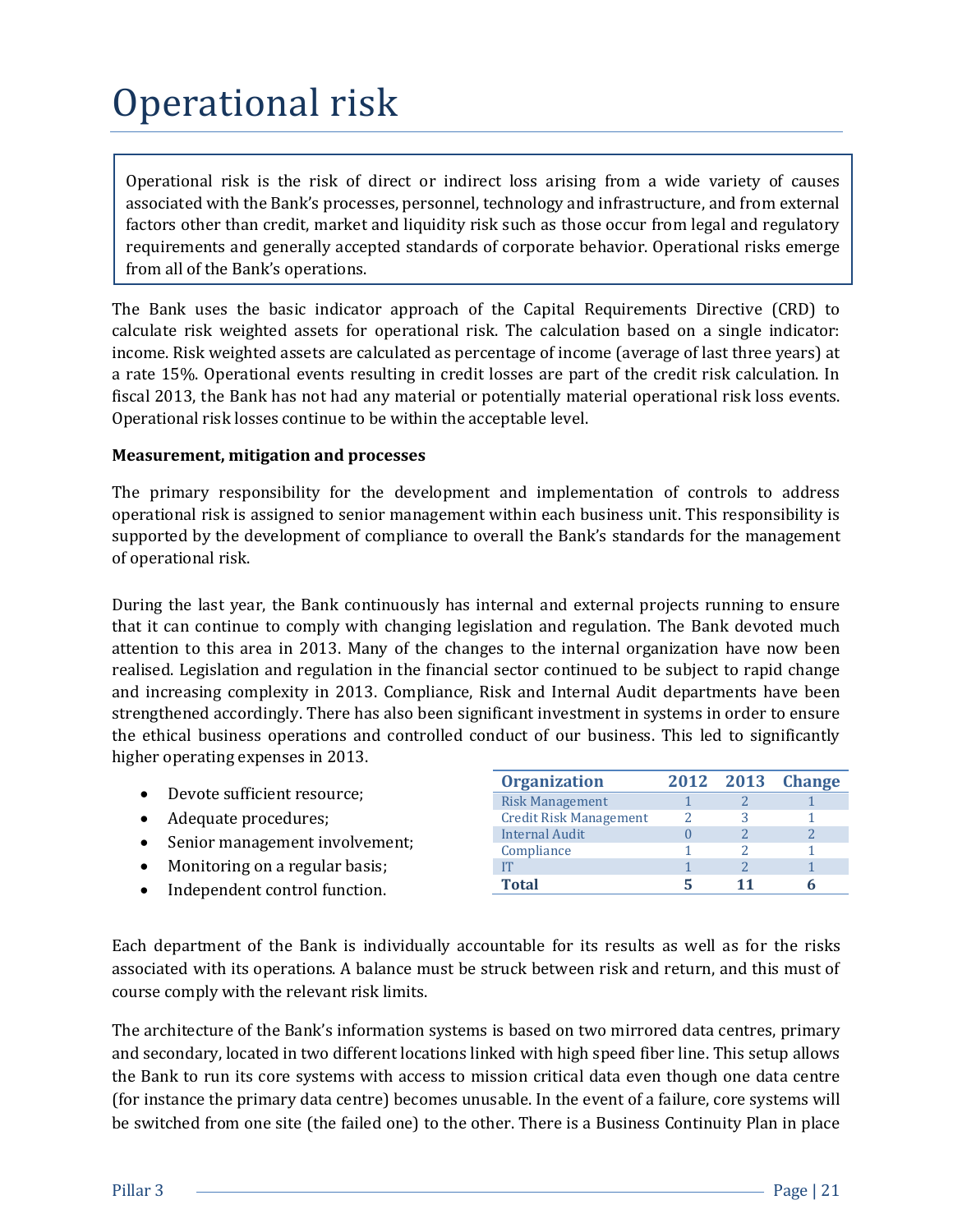for all operations considered to be mission critical to the Bank. These plans are all tested on a yearly basis.

The Bank collects operational loss event database, which is managed and maintained by the Risk Management Department to capture key information on operational losses. This data is analyzed, and then reported to Management Board to provide insight into operational risk exposures, appetites and trends. During last 5 years, the number and magnitude of loss events is very minor thus management believes there is no need to determine capital requirement of expected losses taking into account internal loss statistics.

However, by using basic indicator approach, the Bank calculates regulatory capital requirement for operational risk. According to this calculation, capital requirement for operational risk is Euro 1.5 million as of end 2013.

| <b>Operational Risk</b>   | 31/12/2012 31/12/2013 |        |
|---------------------------|-----------------------|--------|
| Operational Risk Exposure | 19.192                | 18,956 |
| Capital Requirement       | 1.535                 | 1.516  |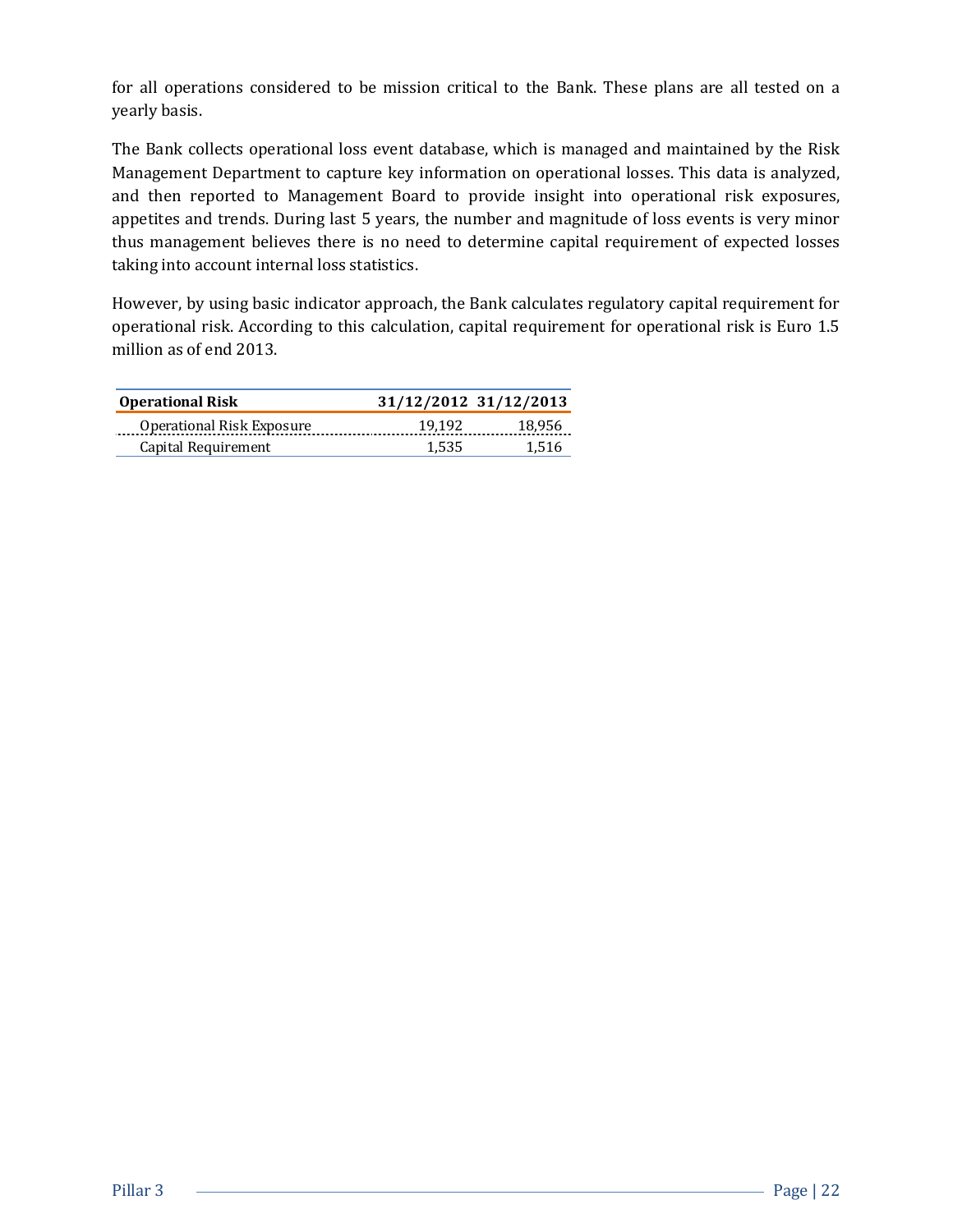## <span id="page-24-0"></span>Capital management

The strong capital ratio of the Bank has enabled us to cope with unexpected significant defaults from the end of 2011 for sovereign and corporate. The Bank had a capital ratio at the end of 2013 of 19.4%. In light of continued uncertainty in the financial environment, the Bank chooses to maintain its financial strength. DNB stringent requirements on required capital ratio and liquidity, and the even higher demands made by the Bank's Supervisory Board and Management Board in this respect, have proven to be an important part of the Bank's strategy. As long as uncertainties remain in the Eurozone and emerging countries, it is useful for the Bank to maintain strong capital ratios.

The capital planning is subject to two overall considerations:

- i. Optimization of the Bank's risk and maximization of earnings;
- ii. Taking advantage of the situation in the market to increase the Banking activities with an acceptable risk.

#### **Capital structure**

The Bank's capital base is composed of core Tier 1 capital as shown in below table. Tier 1 capital comprises of paid-in capital, reserves, the profits retained in prior years and the result for the current year. Intangible assets, deferred tax assets and the unrealized loss on investments carried as available for sale (AFS) are deducted from Tier 1 capital.

| <b>Capital requirements</b>       | 31/12/12 | 31/12/13 |
|-----------------------------------|----------|----------|
| thousands of Euros                |          |          |
| <b>Total risk weighted assets</b> | 314,592  | 375,527  |
| Credit risk                       | 295,209  | 353,342  |
| Market risk                       | 191      | 3,229    |
| Operational risk                  | 19,192   | 18,956   |
| Tier 1 capital                    | 56,027   | 72,857   |
| Paid-in capital                   | 55,000   | 70,000   |
| Retained earnings                 | 5,769    | 1,142    |
| Revaluation reserves              |          | (239)    |
| Net profit                        | (4,627)  | 2,749    |
| Regulatory adjustments            | (115)    | (795)    |
| Tier 2 capital                    |          |          |
| Total capital                     | 56,027   | 72,857   |
| Tier 1 ratio %                    | 17.81%   | 19.40%   |
| Solvency ratio %                  | 17.81%   | 19.40%   |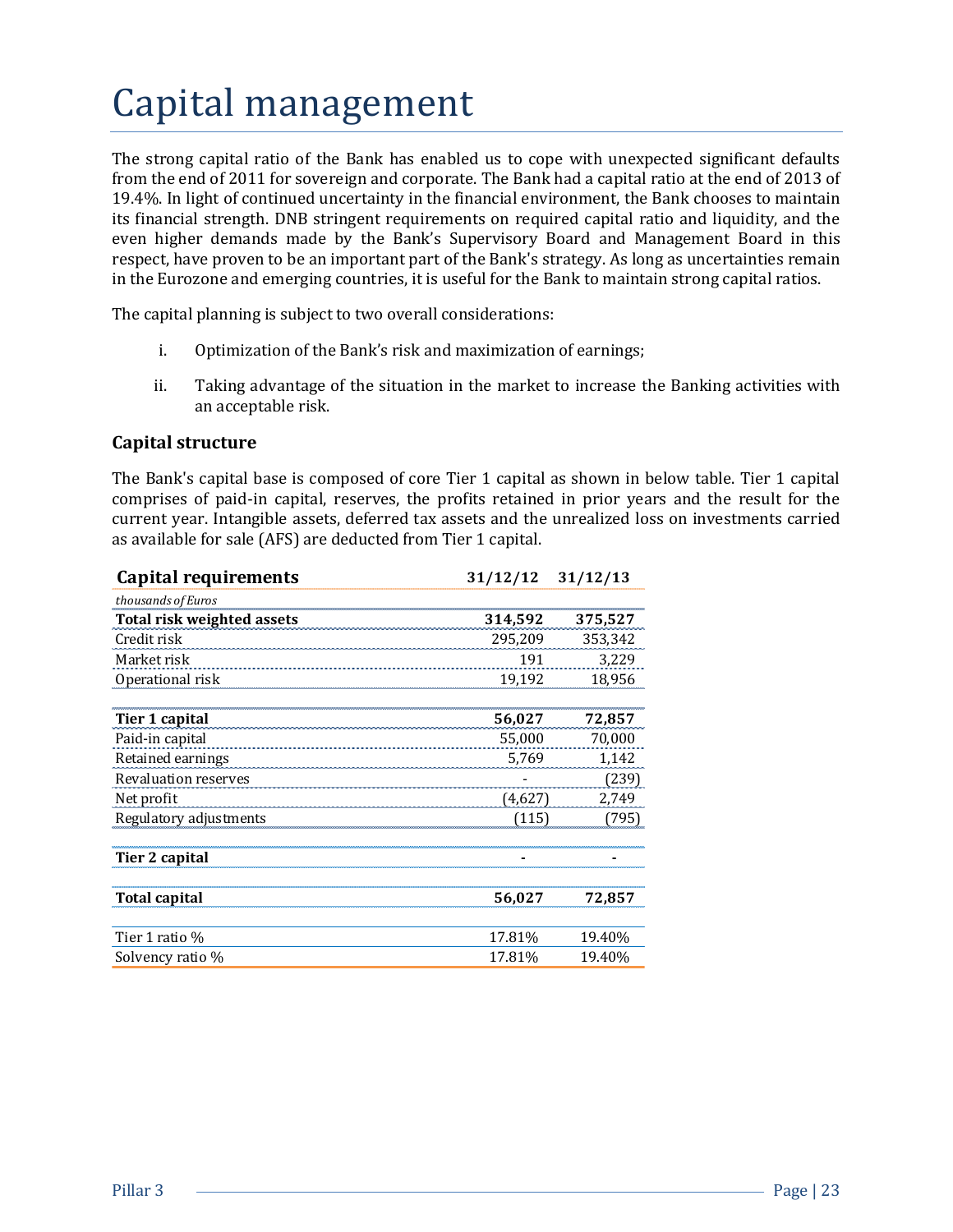#### **Calculation of capital requirements under Pillar I and Pillar II**

The table below presents an overview of the capital requirements and the risk-weighted exposure amounts at 31 December 2013 and 31 December 2012 for the different risk types. According to the Basel II rules on capital requirements, the capital base of a financial undertaking is required to correspond to a minimum of 8% of the sum of risk-weighted assets (RWA) of credit risk, market risk, and operational risk as calculated under Pillar 1. Additional capital requirements and other factors are determined under Pillar 2.

The largest part of the capital requirement relates to credit risk (94%). Market risk accounts for 1% of the capital requirements and operational risk comprises 5% of the capital requirements as of 31 December 2013.

Risk-weighted assets amounted to Euro 375,527 thousand at the end of 2013 compared to Euro 314,592 thousands at the end of 2012.

Below table represents bank's exposure, RWA and minimum capital requirements under Pillar 1 for the end of 2013 and 2012 are broken down by different risk types, and exposure classes.

|                                   | 31/12/12                       |          |                 |             | 31/12/13                       |          |                 |             |
|-----------------------------------|--------------------------------|----------|-----------------|-------------|--------------------------------|----------|-----------------|-------------|
|                                   | <b>Exposure</b><br>on and off- | Risk-    | Average<br>risk | Pillar 1    | <b>Exposure</b><br>on and off- | Risk-    | Average<br>risk | Pillar 1    |
|                                   | balance                        | weighted | weights         | capital     | balance                        | weighted | weights         | capital     |
|                                   | sheet                          | assets   | (%)             | requirement | sheet                          | assets   | (%)             | requirement |
| <b>Credit risk (Standardised)</b> |                                |          |                 |             |                                |          |                 |             |
| approach)                         | 476,554                        | 295,209  | 62%             | 23,617      | 529,229                        | 353,342  | 67%             | 28,267      |
| Central governments               | 43,641                         | 5,180    | 12%             | 414         | 74,883                         | 9,950    | 13%             | 796         |
| Corporate                         | 161,348                        | 140,397  | 87%             | 11,232      | 212,253                        | 207,841  | 98%             | 16,627      |
| Institutions                      | 262,901                        | 141,005  | 54%             | 11,280      | 231,854                        | 125,405  | 54%             | 10,032      |
| Retail                            | 21                             | 15       | 71%             | 1           | 374                            | 280      | 75%             | 22          |
| Other                             | 8,643                          | 8,612    | 100%            | 689         | 9,866                          | 9,866    | 100%            | 789         |
| <b>Market risk (Standardised</b>  |                                |          |                 |             |                                |          |                 |             |
| approach)                         |                                | 191      |                 | 15          |                                | 3,229    |                 | 258         |
| Equity, trading book              |                                |          |                 | ۰           |                                |          |                 | $\sim$      |
| Traded debt inst. trading book    |                                |          |                 |             |                                | 1,649    |                 | 132         |
| Foreign exchange                  |                                | 191      |                 | 15          |                                | 1,580    |                 | 126         |
| <b>Operational risk (Basic</b>    |                                |          |                 |             |                                |          |                 |             |
| approach)                         |                                | 19,192   |                 | 1,535       |                                | 18,956   |                 | 1,516       |
| <b>Total</b>                      |                                | 314,592  |                 | 25,167      |                                | 375,527  |                 | 30,042      |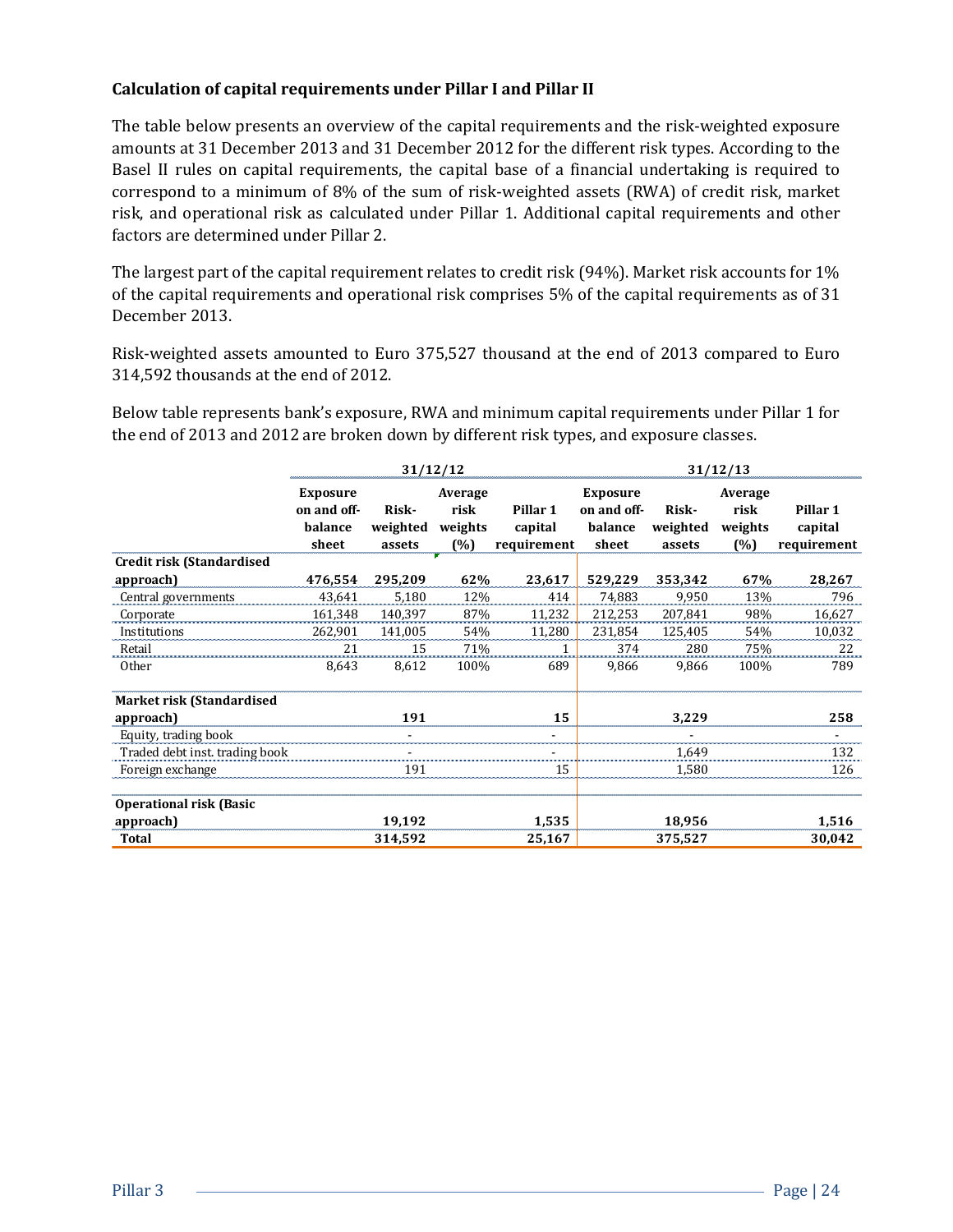The main factors behind the change in RWA and the increase of the capital adequacy ratio in 2013 are shown in below tables respectively.



#### **RWA flow statements:**





#### **Internal Capital Adequacy Assessment Process**

The ICAAP is the Bank's internal assessment of its capital needs. The ICAAP is carried out in accordance with the CRD's Pillar 2 requirement with the aim to ensure that the Bank has in place sufficient risk management processes and systems to identify, measure and manage the Bank's total risk exposure. The ICAAP is aimed at identifying and measuring the Bank's risk across all risk types and at ensuring that the Bank has sufficient capital for its risk profile.

The Bank's ICAAP report is prepared by the Management Board and approved by the Supervisory Board, then submitted to the DNB annually or more frequently if there is a material change in strategy or risk profile of the Bank. The DNB reviews the Bank's ICAAP report and sets capital requirements following its SREP.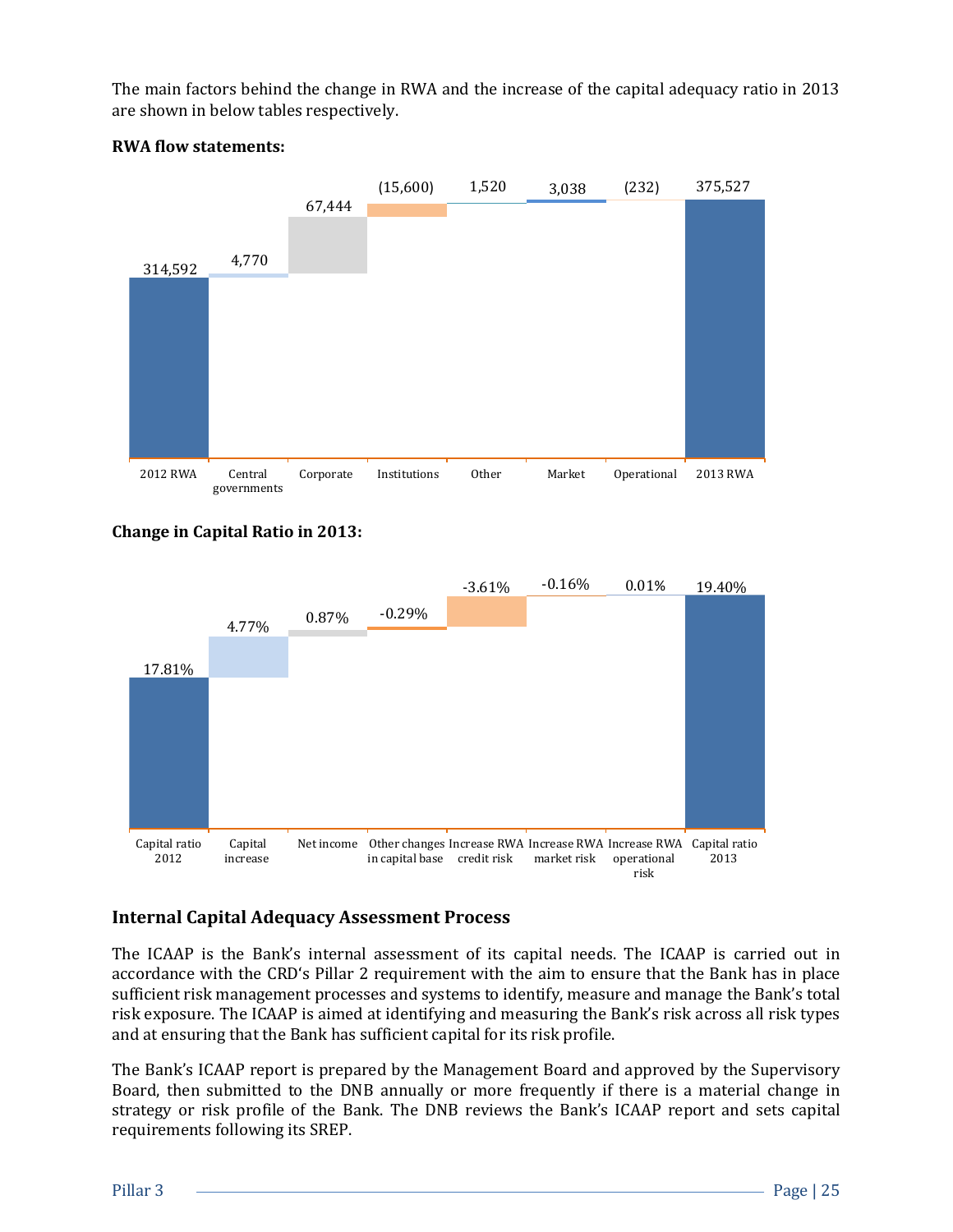In addition to the above the Bank uses the ICAAP to:

- Raise risk-awareness to all the Bank's activities and to ensure that the Supervisory Board and Management Board understand the Bank's risk profile;
- Perform a process to adequately identify and measure the Bank's risk factors;
- Carry out a process to monitor whether the Bank's capital is adequate and used in relation to its risk profile;
- Review the soundness of the Bank's risk management systems and controls that are used to assess, quantify and monitor the Bank's risks.

The ICAAP is embedded into the Bank's risk management framework. Management Board and senior management participate in the process of identifying and evaluating their high risk areas, in cooperation with Risk Management Department. The result from the identification phase serves as the basis for the risk identification within the Bank's ICAAP, ILAAP and Recovery Plan.

The Bank is exposed to the following material risks which arise from financial instruments:



The Bank's ICAAP methodology involves assessing key risks which are not believed to be adequately addressed by Pillar 1. For each such risk, a capital add-on is applied on top of the regulatory capital requirements, which are 8% of RWA.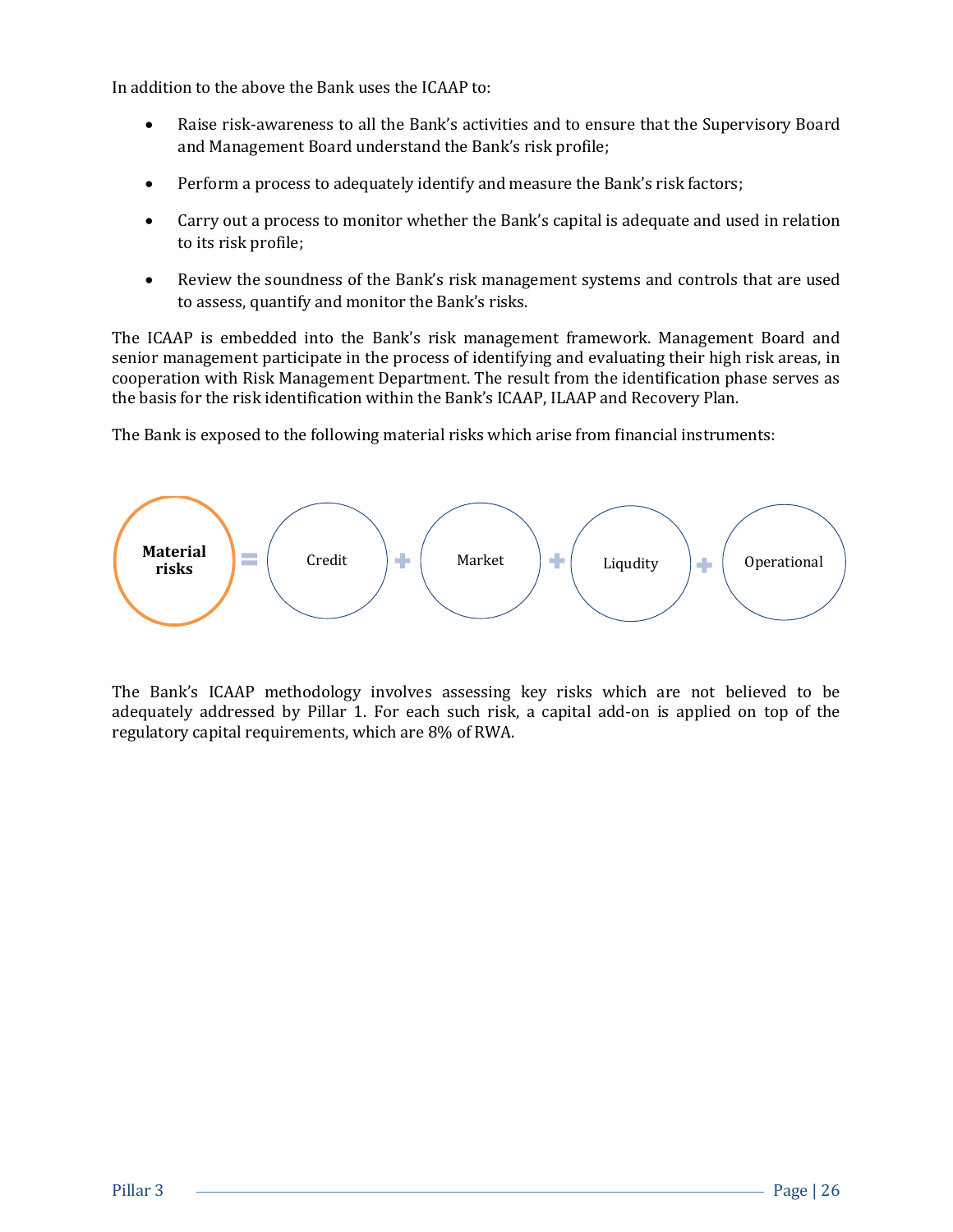Below table illustrates overview of the main risks and vulnerabilities in Anadolubank Nederland N.V.

|                                                  |                                 |                                                                                                            | Level of          | Regulatory reference,<br>benchmark and method for<br><b>Forward</b>                                                                                                                                                                                  |                                                                               | Capital<br>requirement<br>calculation<br>approach |                                                  |  |
|--------------------------------------------------|---------------------------------|------------------------------------------------------------------------------------------------------------|-------------------|------------------------------------------------------------------------------------------------------------------------------------------------------------------------------------------------------------------------------------------------------|-------------------------------------------------------------------------------|---------------------------------------------------|--------------------------------------------------|--|
| <b>Risk area</b>                                 | <b>Risk type</b>                |                                                                                                            | risk              | <b>Trend</b>                                                                                                                                                                                                                                         | risk evaluation                                                               | Pillar I                                          | <b>Pillar II</b>                                 |  |
|                                                  | Default and rating<br>migration |                                                                                                            | $\bullet$         |                                                                                                                                                                                                                                                      | Standardized Approach (SA),<br>periodical credit portfolio risk<br>assessment | √                                                 | No add-on                                        |  |
| <b>Credit Risk</b>                               | Concentration:                  |                                                                                                            |                   |                                                                                                                                                                                                                                                      |                                                                               |                                                   |                                                  |  |
|                                                  | Single name                     |                                                                                                            | $\bullet$         |                                                                                                                                                                                                                                                      | The Herfindahl-Hirschman Index                                                |                                                   | √                                                |  |
|                                                  | Sector                          |                                                                                                            | $\bullet$         | The Herfindahl-Hirschman Index                                                                                                                                                                                                                       |                                                                               |                                                   | √                                                |  |
| Country risk                                     |                                 |                                                                                                            |                   |                                                                                                                                                                                                                                                      | Policy Rule                                                                   |                                                   |                                                  |  |
|                                                  | <b>IRRBB</b>                    |                                                                                                            |                   |                                                                                                                                                                                                                                                      | Gap analysis,<br>Earnings-at-Risk                                             |                                                   | $\sqrt{\frac{1}{2}}$ plus<br>additional<br>tests |  |
| <b>Market risk</b>                               | Trading risk                    |                                                                                                            |                   |                                                                                                                                                                                                                                                      | Standardized Approach and Limits                                              | √                                                 | $\sqrt{\frac{1}{2}}$ plus<br>additional<br>tests |  |
|                                                  | FX risk                         |                                                                                                            |                   |                                                                                                                                                                                                                                                      | Standardized Approach and Limits                                              | √                                                 | No add-on                                        |  |
| <b>Liquidity Risk</b>                            |                                 | $\bullet$                                                                                                  |                   | Qualitative measures - Addressed<br>in Internal Liquidity<br><b>Adequacy Assessment Process</b><br>(ILAAP)                                                                                                                                           |                                                                               | No add-on                                         |                                                  |  |
| <b>Deposits and Exposures Ratio</b><br>$\bullet$ |                                 | Qualitative and Quantitative<br>Measures-<br>Policy Rule on Maximising the<br>Deposits and Exposures Ratio |                   | No add-on                                                                                                                                                                                                                                            |                                                                               |                                                   |                                                  |  |
| <b>Operational</b>                               | Operation risk                  |                                                                                                            | O                 |                                                                                                                                                                                                                                                      |                                                                               |                                                   |                                                  |  |
| <b>Risk</b>                                      | Organizational & IT risk        |                                                                                                            |                   |                                                                                                                                                                                                                                                      | Basic Indicator Approach                                                      |                                                   |                                                  |  |
|                                                  | Reputation risk                 |                                                                                                            | O                 | →                                                                                                                                                                                                                                                    | <b>Qualitative Measures</b>                                                   |                                                   | No add-on                                        |  |
|                                                  | Strategic risk                  |                                                                                                            | O                 |                                                                                                                                                                                                                                                      |                                                                               |                                                   |                                                  |  |
| <b>Other Risks</b>                               |                                 | Settlement risk<br>$\bullet$                                                                               |                   | ➡                                                                                                                                                                                                                                                    | Qualitative measures                                                          |                                                   | No add-on                                        |  |
|                                                  | Pension risk<br>$\bullet$       |                                                                                                            |                   | ➡                                                                                                                                                                                                                                                    |                                                                               |                                                   |                                                  |  |
|                                                  |                                 | $\bullet$                                                                                                  |                   |                                                                                                                                                                                                                                                      |                                                                               |                                                   |                                                  |  |
| <b>Level</b>                                     | <b>High</b>                     | <b>Medium</b>                                                                                              | Low               | The level of risk summarises, in a judgmental fashion, the probability of the<br>materialisation of the risk factors and the likely impact on bank. The assessment<br>takes into consideration the evolution of market and prudential indicators and |                                                                               |                                                   |                                                  |  |
| ➡<br><b>Trend</b>                                |                                 | banks' own assessments views.                                                                              |                   |                                                                                                                                                                                                                                                      |                                                                               |                                                   |                                                  |  |
|                                                  | <b>Increasing</b>               | <b>Stable</b>                                                                                              | <b>Decreasing</b> |                                                                                                                                                                                                                                                      |                                                                               |                                                   |                                                  |  |

Where risks may not be easily quantified due to the lack of generally accepted risk measurement techniques, expert judgment is used to determine the size and materiality of risk. The Bank's ICAAP would then focus on the qualitative controls in managing such material non-quantifiable risks. These qualitative measures contain the following:

• Adequate governance process;

• Sufficient systems, procedures and internal controls;

• Effective risk mitigation strategies; and

• Regular monitoring and reporting.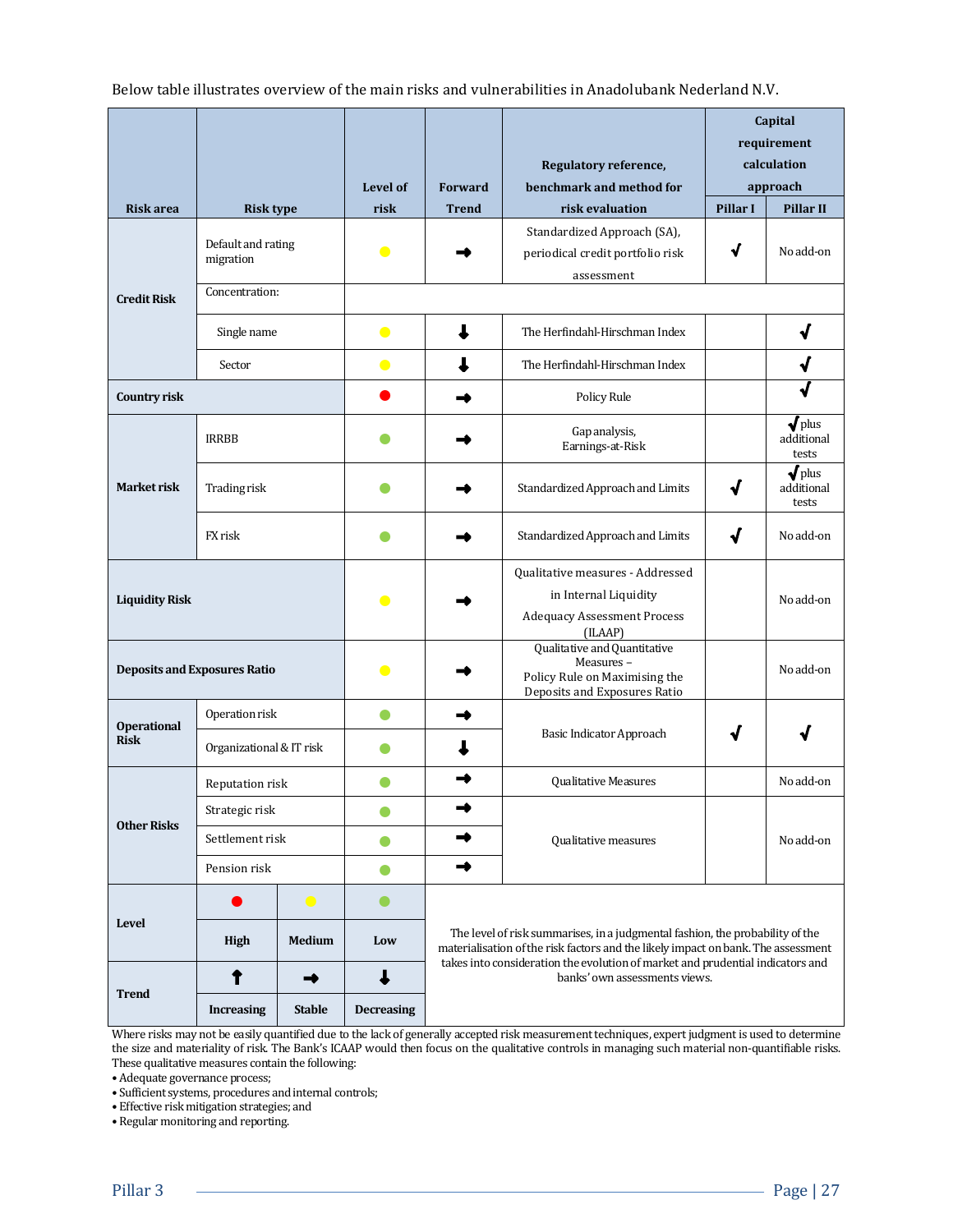### <span id="page-29-0"></span>Remuneration

Remuneration is aligned with business strategy, balanced between short term and long term achievements, differentiated and relative to the realization of performance objectives and the results of the Bank-managed in an integrated, total compensation manner. In case variable remuneration for employees is in place, these payments are not profit-related.

### Remuneration policy

This chapter describes the Remuneration Policy of Anadolubank Nederland N.V. The Bank Remuneration Policy was last evaluated and adjusted in March 2014.

#### **Scope**

The Remuneration Policy concerns Anadolubank Nederland N.V. and the policy reflects the business plan, strategy and objectives of the Bank. The remuneration policy corresponds to sound and effective risk management and it will not encourage the taking of risks that are not acceptable to the Bank. Anadolubank Nederland N.V. remuneration policy relates to the fixed and (possible) variable remuneration of identified staff both financially and non- financially.

#### **Governance**

The Supervisory Board is the ultimate responsible for the implementation and evaluation of the remuneration policy.

Risk Management, Audit and Compliance are involved in the annual risk analysis of the remuneration policy.

Risk Management duties: Annual testing to establish that the remuneration policy meets the basic principles with regard to risk management and establishing every year whether, and if so what extent, the realized financial and non-financial performance criteria for staff need to be adjusted for all kinds of current and coming risks. Also Risk Management must determine if, in case of variable payments, the total amount is in line with the established solvency and liquidity requirements of the Bank as published in the ICAAP and ILAAP reports.

Compliance duties are to conduct an annual check to establish that the remuneration policy complies with the relevant legislation and regulation and the applicable recommendations.

Internal Audit will perform an annual audit on the adherence to the remuneration policy. Any deviations identified are to be reported to the Chairman of the Supervisory Board.

#### **Content**

The Banking Code includes the set of principles on corporate governance, remuneration, risk management and audit issues that apply to all Dutch banks possessing a banking license granted under the Financial Supervision Act (Wft). The Bank complies with the remuneration principle of this Code. Please refer to the website for an overview of all Banking Code requirements and our implementation. Since inception there has been no variable remuneration or remuneration depending on the Bank's results. The Management Board is paid a fixed remuneration; until now, Anadolubank Nederland N.V. did not compensate members of the Management Board with, bonus shares, options or loans.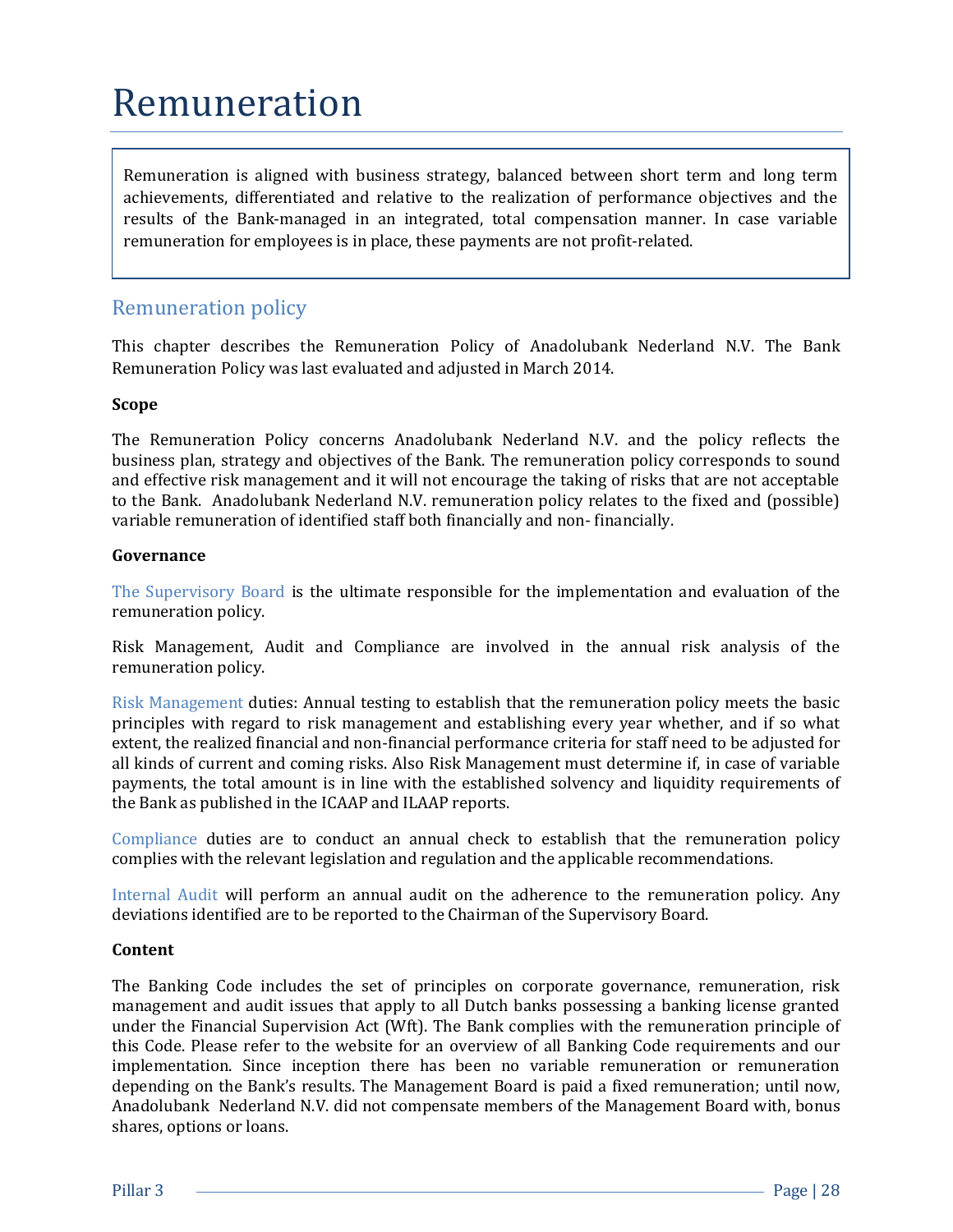The Bank aims at remunerating the members of the Management Board in conformity with the median level of the fixed income in the market. Currently, the income of the members of the Management Board is below the median level of the fixed income in the market. The amounts are not disclosed individually since the Bank meets the criteria of article 383b of Book 2 of the Netherlands Civil Code.

The remuneration and fees of the members of Board of Supervisory Directors and the Management

Board for the year ended 31 December 2013 are as follows:

| Key management personnel compensation | 2012 | 2013 |
|---------------------------------------|------|------|
| Supervisory Board                     |      | 44   |
| Management Board                      | -396 | 787  |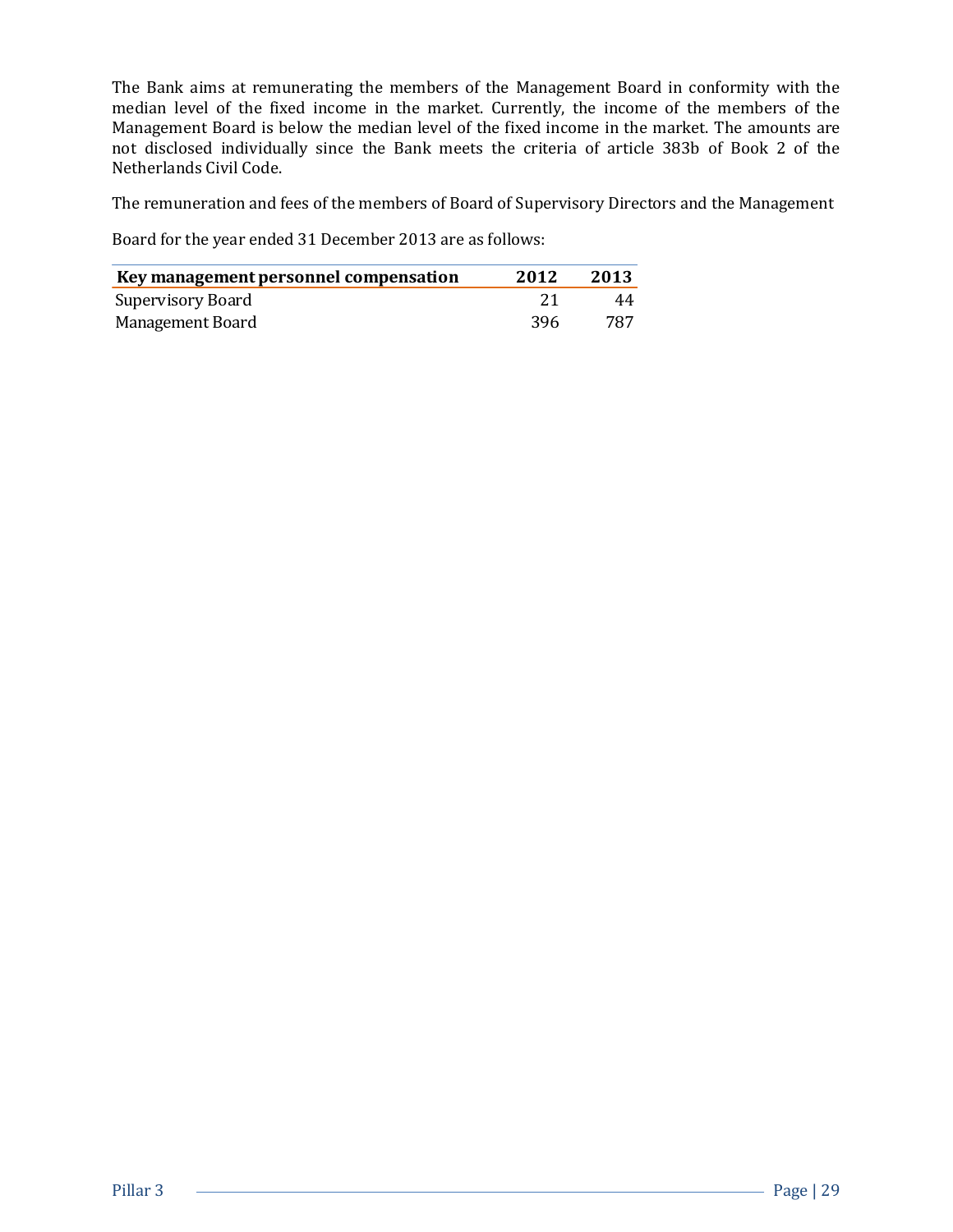### <span id="page-31-0"></span>New regulatory standards

### New Capital Requirements Regulation (CRR) and Directive (CRD IV)

The European Council adopted new capital requirements regulations on 20 June 2013. CRD IV/CRR introduces new European rules for banks and investment firms with respect to prudential requirements and also includes implementation of the Basel III agreement in European legislation and regulation. In the Netherlands, the directive is included in the Wft and secondary regulation.

The introduction of CRR/CRD IV is the most radical measures developed in direct response to the 2008 financial crisis. The new regulation is primarily designed to increase the capital buffers of banks, and to improve the quality of these buffers. Moreover, new requirements are introduced to safeguard the liquidity position of banks.

The Bank does not anticipate any challenges in meeting requirements of the CRD IV. The Bank has a strong capital base that consists solely of Core Tier 1 capital. The Bank's Tier 1 ratio and/or capital adequacy ratio at year end 2013 was 19.4%. Furthermore the Bank does not expect that the implementation will lead to a large increase in risk weighted assets resulting in a lower capital adequacy ratio. The Bank is applying the standardized approach and carries an average risk weight of 67% of its total assets. However, the Bank also performs additional RWA equivalent calculations under Basel III rules to support for use within our forward looking risk and capital planning processes.

CRR and CRD IV also include a requirement for credit institutions to calculate, report and monitor their leverage ratios, defined as tier 1 capital as a percentage of total exposure. The management closely monitors not only minimum capital requirement but also the progress of the leverage ratio. The minimum requirement of 3% has been set, although the discussions on the minimum regulatory requirement continue among regulatory authorities. Below figures indicates that, Anadolubank's leverage ratio is 11.89%, while maintaining a strong capital base at the end of 2013.

| Leverage ratio      | 31/12/2012 31/12/2013 |            |
|---------------------|-----------------------|------------|
| Thousands of EUR    |                       |            |
| Tier 1 capital      | 56,027                | 72,857     |
| Total exposure      | 483,267               | 612,672    |
| Leverage ratio      | 12%                   | <b>12%</b> |
| CET1 capital        | 18%                   | 19%        |
| CET1 leverage ratio | 12%                   | 12%        |
|                     |                       |            |



Note: According to bank's current calculation based on the new regulations

CRD IV will also include the measure to bring Basel III liquidity regime into force, including the Liquid Coverage Ratio (LCR) in 2015 and the Net Stable Funding Ratio (NSFR) in 2018. Please refer to Liquidity risk section.

The bank has also implemented systems and methods to regularly monitor its compliance with the CRD IV and CRR, as for the Basel III capital and liquidity requirements.